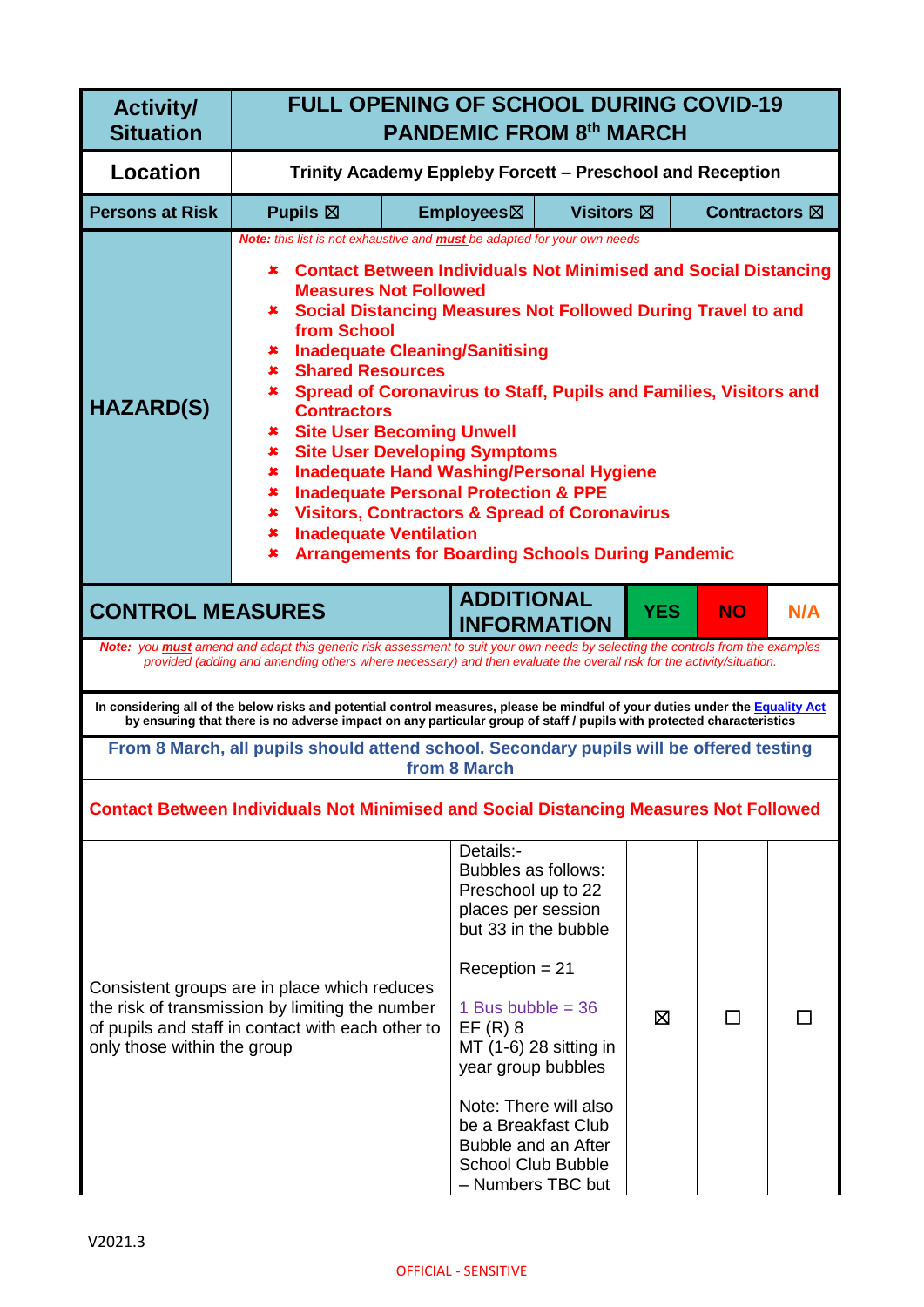|                                                                                                                                                                                                                                                                                                                                                     | usually both less                                                                                                                                                                                                                                                                                                                                                                                       |         |              |   |
|-----------------------------------------------------------------------------------------------------------------------------------------------------------------------------------------------------------------------------------------------------------------------------------------------------------------------------------------------------|---------------------------------------------------------------------------------------------------------------------------------------------------------------------------------------------------------------------------------------------------------------------------------------------------------------------------------------------------------------------------------------------------------|---------|--------------|---|
|                                                                                                                                                                                                                                                                                                                                                     | than 12/10.                                                                                                                                                                                                                                                                                                                                                                                             |         |              |   |
| The school keeps a record of pupils and staff in<br>each group, and any close contact that takes<br>places between children and staff in different<br>groups                                                                                                                                                                                        | Timetables are in<br>place. Any close<br>contact outside of<br>bubbles will be<br>reported by teachers<br>and logged by the<br>Head of School.<br>This should be a<br>proportionate<br>recording process.<br>Schools do not need<br>to ask pupils to<br>record everyone<br>they have spent time<br>with each day or ask<br>staff to keep<br>definitive records in<br>a way that is overly<br>burdensome | ⊠       | $\mathbf{I}$ |   |
| Distinct groups or 'bubbles' that do not mix are<br>maintained which makes it quicker and easier<br>in the event of a positive case to identify those<br>who may need to self-isolate and to keep that<br>number as small as possible                                                                                                               | As above, there are<br>2 bubbles, plus the<br>bus and before and<br>after school club                                                                                                                                                                                                                                                                                                                   | ⊠       |              |   |
| Primary schools may be able to implement<br>groups that are the size of a full class. If that<br>can be achieved, it is recommended, as this<br>will help to reduce the number of people who<br>could be asked to isolate should someone in<br>the group become ill with coronavirus (COVID-<br>19).                                                | Circumstances need<br>to be assessed and<br>if class-sized groups<br>are not compatible<br>with offering a full<br>range of subjects or<br>managing the<br>practical logistics<br>within and around<br>school, you can look<br>to implement year<br>group sized<br>'bubbles'<br>The children will<br>spend the majority of<br>time in their class<br>bubble.                                            | ⊠       |              |   |
| In the younger years in Secondary Schools<br>(key stage 3), schools may be able to<br>implement groups that are the size of a full<br>class. If that can be achieved, it is<br>recommended, as this will help to reduce the<br>number of people who could be asked to<br>isolate should someone in group become ill<br>with coronavirus (COVID-19). |                                                                                                                                                                                                                                                                                                                                                                                                         |         |              | ⊠ |
| In Secondary Schools, and certainly in the<br>older age groups at key stage 4 and key stage<br>5, the groups are likely to need to be the size<br>of a year group to enable schools to deliver the<br>full range of curriculum subjects and students                                                                                                |                                                                                                                                                                                                                                                                                                                                                                                                         | $\perp$ | $\mathsf{L}$ | ⊠ |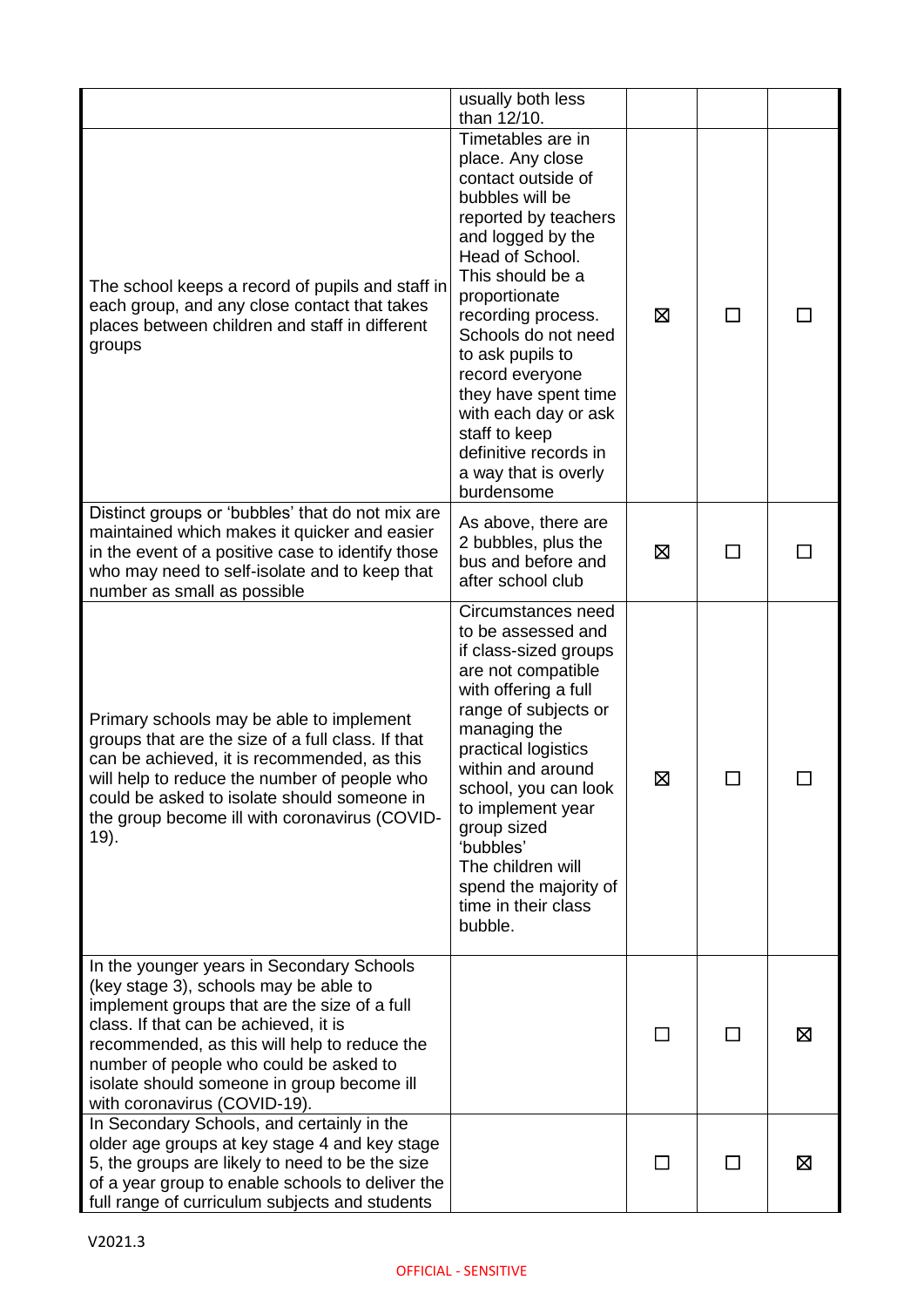| to receive specialist teaching. If this can be<br>achieved with small groups, they are<br>recommended                                                                                       |                                                                                                                                                                                                                                                                         |   |              |  |
|---------------------------------------------------------------------------------------------------------------------------------------------------------------------------------------------|-------------------------------------------------------------------------------------------------------------------------------------------------------------------------------------------------------------------------------------------------------------------------|---|--------------|--|
| Whatever the size of the group, they are kept<br>apart from other groups and older children are<br>encouraged to keep their distance within their<br>groups                                 | Bubbles will keep<br>apart but it is<br>accepted that this is<br>difficult within Early<br>Years.                                                                                                                                                                       | ⊠ |              |  |
| Schools with the capability to do it should take<br>steps to limit interaction, and the sharing of<br>rooms and social spaces between groups as<br>much as possible                         | Each bubble has<br>their own allocated<br>room, outdoor space<br>and hall time for<br>lunch.                                                                                                                                                                            | ⊠ |              |  |
| It is recognised that younger children will not<br>be able to maintain social distancing, and it is<br>acceptable for them not to distance within their<br>group                            | Preschool and<br>Reception aware                                                                                                                                                                                                                                        | ⊠ |              |  |
| Schools keep children in their class groups for<br>the majority of the classroom time, but also<br>allow mixing into wider groups for specialist<br>teaching, wraparound care and transport | There will also be a<br><b>Breakfast Club</b><br>Bubble and an After<br><b>School Club Bubble</b><br>- Session numbers<br>average Breakfast<br>Club 12 and After<br>School Club 10.<br>1 Bus bubble = $36$<br>$EF(R)$ 8<br>MT (1-6) 28 sitting in<br>year group bubbles | ⊠ |              |  |
| Siblings may be in different groups                                                                                                                                                         | There are a number<br>of siblings in<br>different bubbles.                                                                                                                                                                                                              | ⊠ | П            |  |
| Teachers and other staff operate across<br>different classes and year groups in order to<br>facilitate the delivery of the school timetable                                                 | Limited number of<br>staff work across<br>bubbles in order to<br>support teaching<br>and learning and will<br>ensure 2m social<br>distancing with other<br>staff.                                                                                                       | ⊠ | ΙI           |  |
| Where staff need to move between classes<br>and year groups, they should keep their<br>distance from pupils and other staff as much as<br>they can, ideally 2 metres from other adults      | Staff aware and will<br>ensure 2m social<br>distancing with other<br>staff.<br>See Inadequate<br><b>Personal Protection</b><br>section of this RA<br>Note: 1 member of<br>staff does move<br>between 2 schools,<br>but knows to be<br>extra vigilant.                   | ⊠ | $\mathsf{L}$ |  |
| The number of interactions or changes are<br>minimised wherever possible                                                                                                                    | We have very limited<br>mixing where<br>staffing will allow                                                                                                                                                                                                             | 区 | П            |  |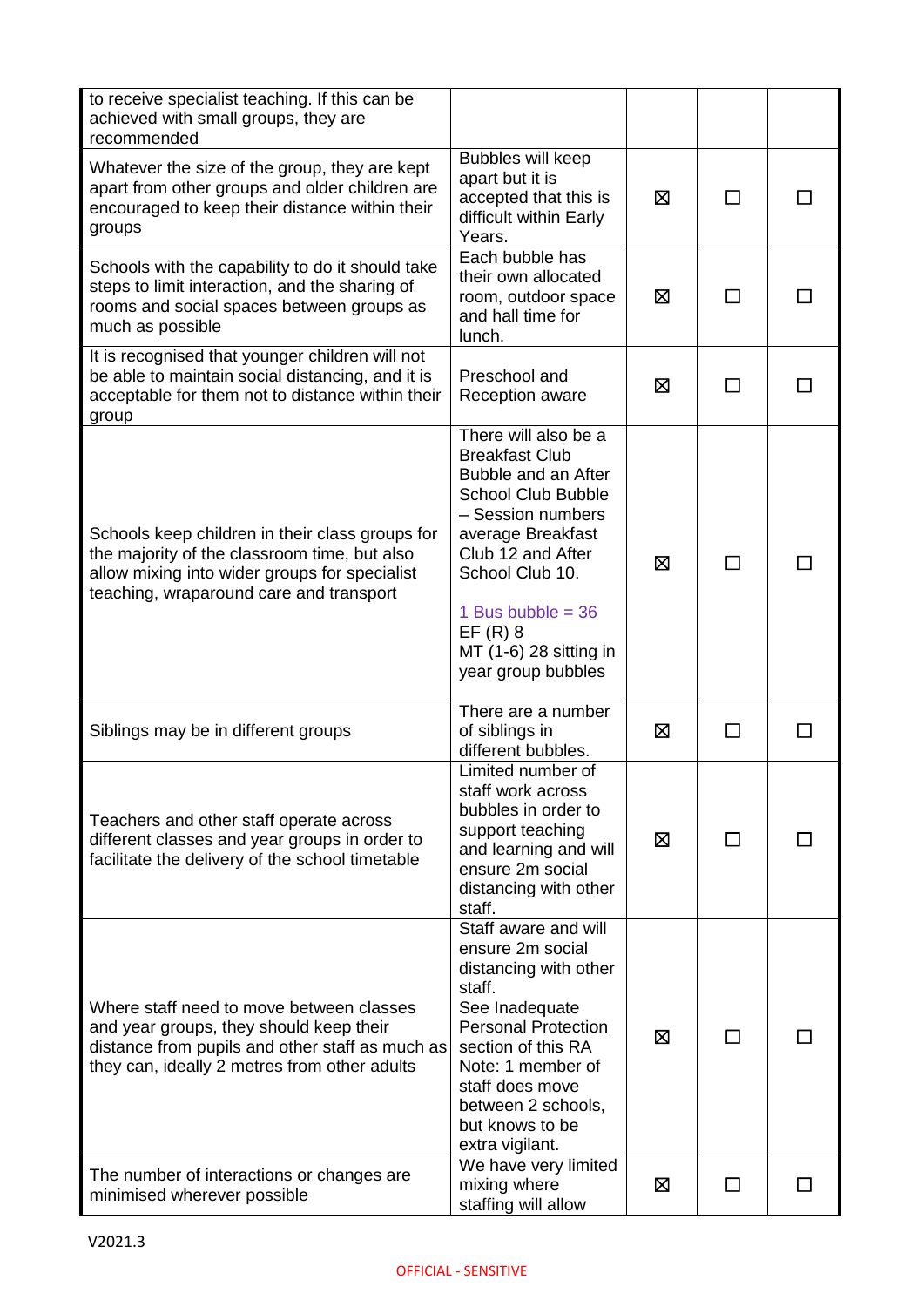| Where possible adults maintain a 2 metre<br>distance from each other, and from children                                                                   | Staff know to<br>maintain 2m social<br>distancing. This is<br>difficult for young<br>children.                                                                                                                                                                                                                                                                                                                                                                                                                                                                                                                                                                                                                                                                                                                  | ⊠       | П            |   |
|-----------------------------------------------------------------------------------------------------------------------------------------------------------|-----------------------------------------------------------------------------------------------------------------------------------------------------------------------------------------------------------------------------------------------------------------------------------------------------------------------------------------------------------------------------------------------------------------------------------------------------------------------------------------------------------------------------------------------------------------------------------------------------------------------------------------------------------------------------------------------------------------------------------------------------------------------------------------------------------------|---------|--------------|---|
| Adults avoid close face to face contact and<br>limit time spent within 1 metre of anyone                                                                  | Staff aware<br>- direct close<br>contacts - face to<br>face contact with an<br>infected individual<br>for any length of<br>time, within 1 metre,<br>including being<br>coughed on, a face<br>to face conversation,<br>or unprotected<br>physical contact<br>(skin-to-skin)<br>- proximity contacts -<br>extended close<br>contact (within 1 to 2<br>metres for more than<br>15 minutes either as<br>a one-off contact or<br>added up together<br>over one day) with<br>an infected<br>individual<br>Guidance-for-<br>contacts-of-people-<br>with-possible-or-<br>confirmed-<br>coronavirus-covid-<br>19-infection-who-do-<br>not-live-with-the-<br>person/guidance-for-<br>contacts-of-people-<br>with-possible-or-<br>confirmed-<br>coronavirus-covid-<br>19-infection-who-do-<br>not-live-with-the-<br>person | ⊠       | $\mathsf{L}$ |   |
| Staff in Secondary schools maintain distance<br>from their pupils, staying at the front of the<br>class, and away from their colleagues where<br>possible |                                                                                                                                                                                                                                                                                                                                                                                                                                                                                                                                                                                                                                                                                                                                                                                                                 | $\perp$ | П            | 区 |
| Educational and care support is provided as<br>normal to pupils who have complex needs or<br>who need close contact care                                  | Support in place<br>from 1:1s, TAs and<br>teacher. All support<br>will continue as<br>required e.g.<br>Intimate care or<br>medical support                                                                                                                                                                                                                                                                                                                                                                                                                                                                                                                                                                                                                                                                      | ⊠       |              |   |
| Schools, local authorities, health professionals,<br>regional schools commissioners and other<br>services work together to ensure that children           | As above, all<br>support will continue<br>as required for those                                                                                                                                                                                                                                                                                                                                                                                                                                                                                                                                                                                                                                                                                                                                                 | ⊠       | ΙI           |   |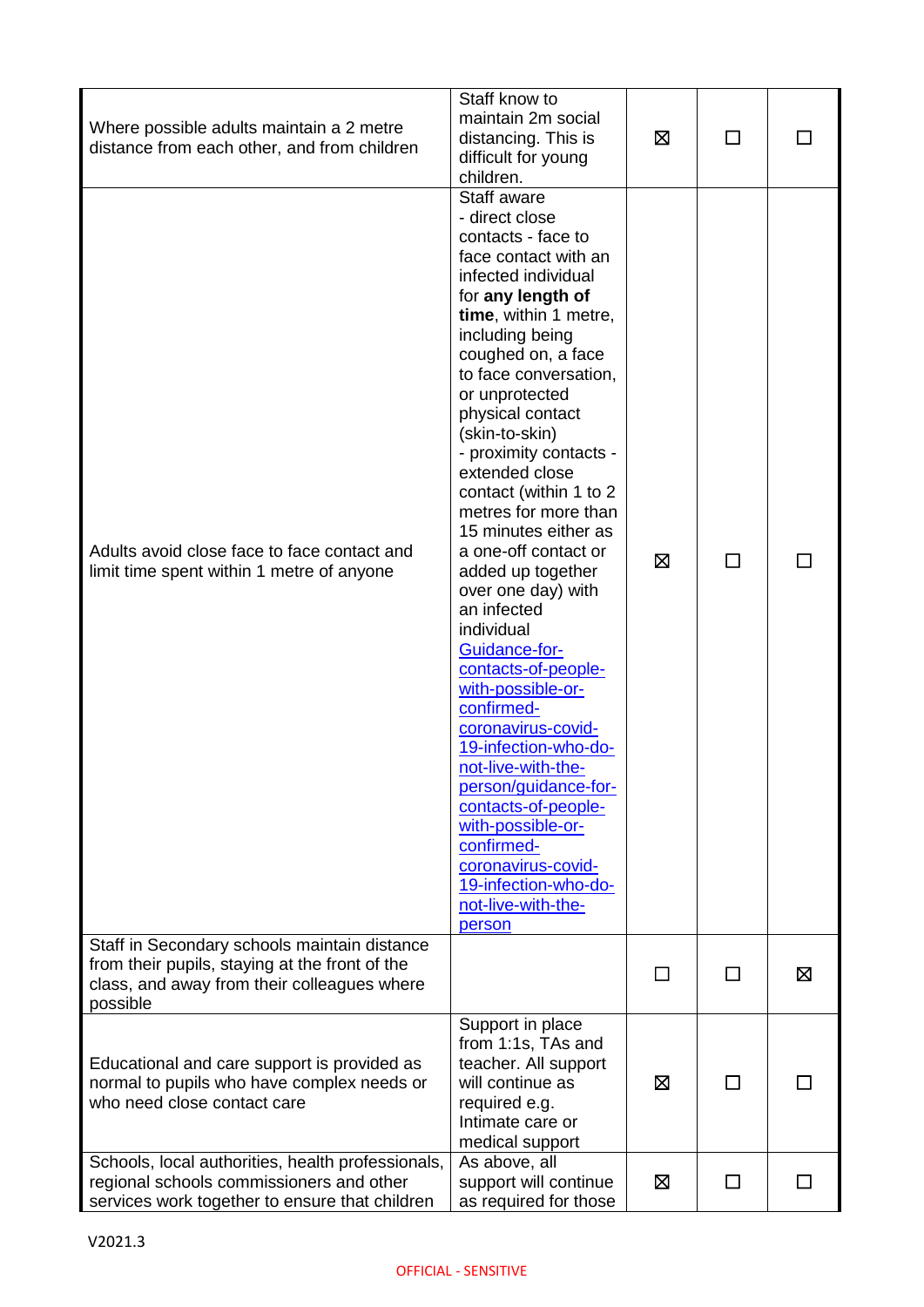| with medical conditions are fully supported,<br>including through the use of individual<br>healthcare plans, so that they may receive an<br>education in line with their peers | children who are<br>able to attend and<br>contact in place for<br>those who can't.<br>In some cases, the<br>pupil's medical<br>needs will mean this<br>is not possible, and<br>educational support<br>will require flexibility.<br>Our guidance on<br>supporting pupils at<br>school with medical<br>conditions remains<br>in place |   |              |  |
|--------------------------------------------------------------------------------------------------------------------------------------------------------------------------------|-------------------------------------------------------------------------------------------------------------------------------------------------------------------------------------------------------------------------------------------------------------------------------------------------------------------------------------|---|--------------|--|
| Pupils are seated side by side and facing<br>forwards, rather than face to face or side on                                                                                     | We will do this at<br>lunchtime, using one<br>side of the tables.                                                                                                                                                                                                                                                                   | ⊠ | П            |  |
| Unnecessary furniture has been moved out of<br>classrooms to make more space                                                                                                   | Spare furniture has<br>been temporarily<br>relocated                                                                                                                                                                                                                                                                                | ⊠ | П            |  |
| Large gatherings such as assemblies or<br>collective worship with more than one group do<br>not take place                                                                     | Collective worship<br>will continue online<br>Children will only<br>sing/shout/chant<br>indoors at 2m<br>distancing or<br>preferably outside.<br>We will not be using<br>wind instruments.                                                                                                                                          | ⊠ | ΙI           |  |
| The timetable and selection of classroom or<br>other learning environment has been used to<br>keep groups apart and reduce movement<br>around the school or building           | Each bubble has<br>their own allocated<br>areas - allocated<br>room, outdoor space<br>and hall time for<br>lunch and staff know<br>to check if moving<br>around.<br>Avoid creating busy<br>corridors, entrances<br>and exits.                                                                                                       | ⊠ |              |  |
| Break times are staggered so that all pupils are<br>not moving around the school at the same time                                                                              | Each bubble has<br>their own allocated<br>room, outdoor space<br>and hall time for<br>lunch.                                                                                                                                                                                                                                        | ⊠ | $\Box$       |  |
| Lunch breaks are staggered                                                                                                                                                     | Each bubble has<br>their own allocated<br>room, outdoor space<br>and hall time for<br>lunch.<br>Hall times:<br>12-12.30 Reception<br>12.30-1pm<br>Preschool                                                                                                                                                                         | ⊠ | $\mathsf{L}$ |  |
| Numbers of staff using Staff Room are limited<br>or the use of Staff Room is staggered to                                                                                      | Staff are<br>encouraged to eat                                                                                                                                                                                                                                                                                                      | ⊠ | П            |  |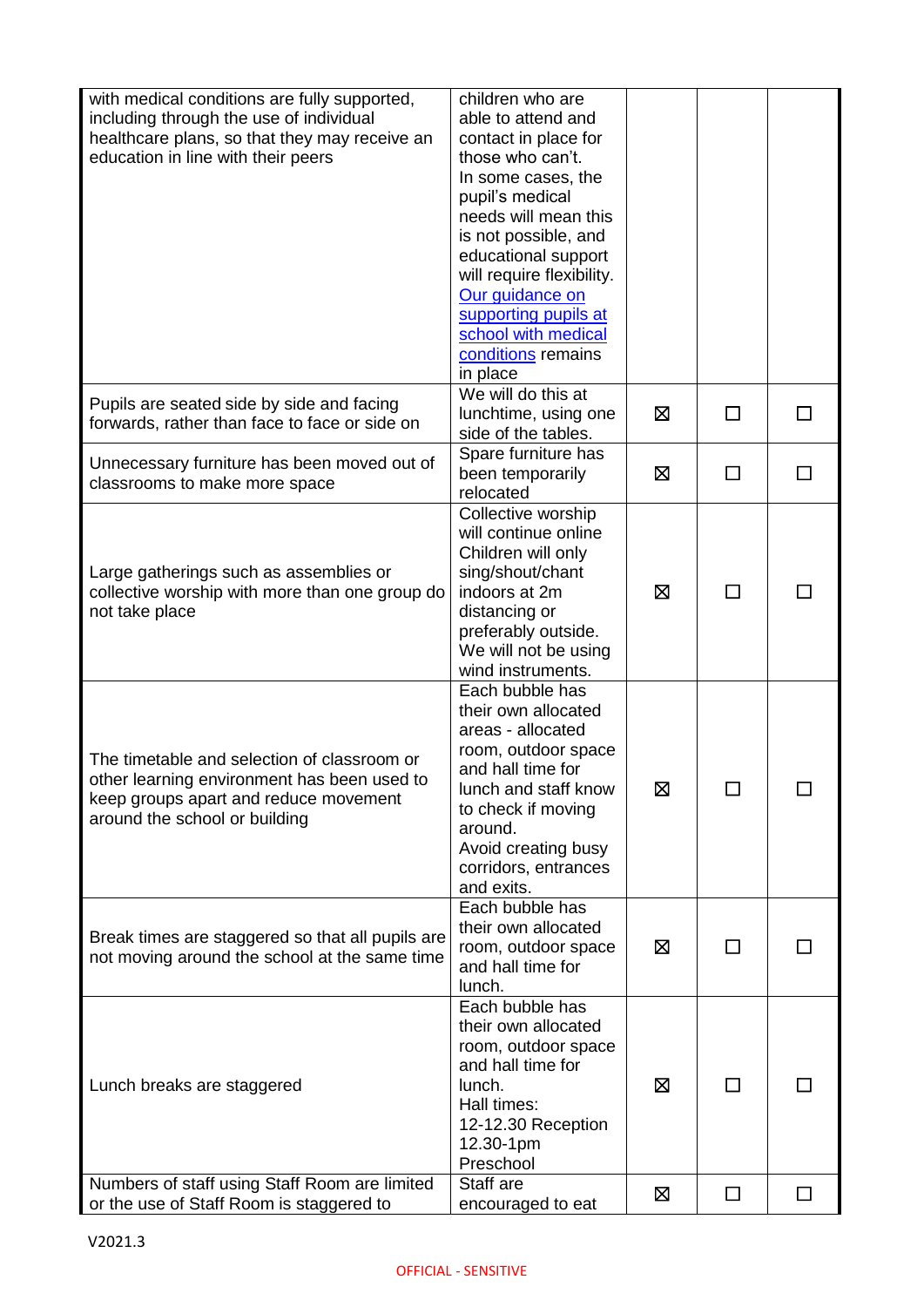| ensure that staff maintain 2 metres distance<br>from each other                                                                                                                                      | outside or use their<br>classroom as it is<br>not possible to social<br>distance in the small<br>staffroom - Wipes<br>available. Staff must<br>still have a break of<br>a reasonable length<br>during the day                                                                                                           |   |              |  |
|------------------------------------------------------------------------------------------------------------------------------------------------------------------------------------------------------|-------------------------------------------------------------------------------------------------------------------------------------------------------------------------------------------------------------------------------------------------------------------------------------------------------------------------|---|--------------|--|
| Staff meetings take place remotely where<br>possible.<br>Where this is not possible staff meetings take<br>place in a large well ventilated room ensuring 2<br>metres social distancing at all times | All meetings take<br>place on Teams.<br>Virtual staff<br>meetings could take<br>place where staff<br>stay in their<br>classrooms and join<br>the meeting.                                                                                                                                                               | 区 | ΙI           |  |
| Consideration given to staggered starts or<br>adjusting start and finish times to keep groups<br>apart as they arrive and leave school                                                               | We already have<br>staggered drop off<br>windows, where<br>children will come<br>straight into class,<br>and staggered pick-<br>up times. Staggered<br>start and finish times<br>should not reduce<br>the amount of<br>overall teaching time                                                                            | ⊠ | ΙI           |  |
| Parents' drop-off and pick-up protocols<br>planned to minimise adult to adult contact                                                                                                                | Drop off from 9am<br>Preschool and<br>8.50am Reception.<br>Parents do not wait<br>on a morning $-$<br>Children come<br>straight into class.<br>Staggered pick-ups<br>(Reception 3pm and<br>Preschool 3.30pm)<br>will minimise adult<br>contact and no<br>parents will enter the<br>school site.<br><b>CYPS Bulletin</b> | 区 | $\mathsf{L}$ |  |
| All parents/carers entering the school premises<br>(and in other congested areas around school<br>premises) wear a face covering in addition to<br>social distancing                                 | All parents and<br>carers are wearing<br>face coverings if<br>they enter the site<br>but are not expected<br>to (unless exempt).<br>Signage in place.<br>Staff are also<br>wearing face masks<br>for drop off and pick-<br>ups if they are within<br>2m (not expected).<br>This an extra<br>safeguard to reduce         | ⊠ | ΙI           |  |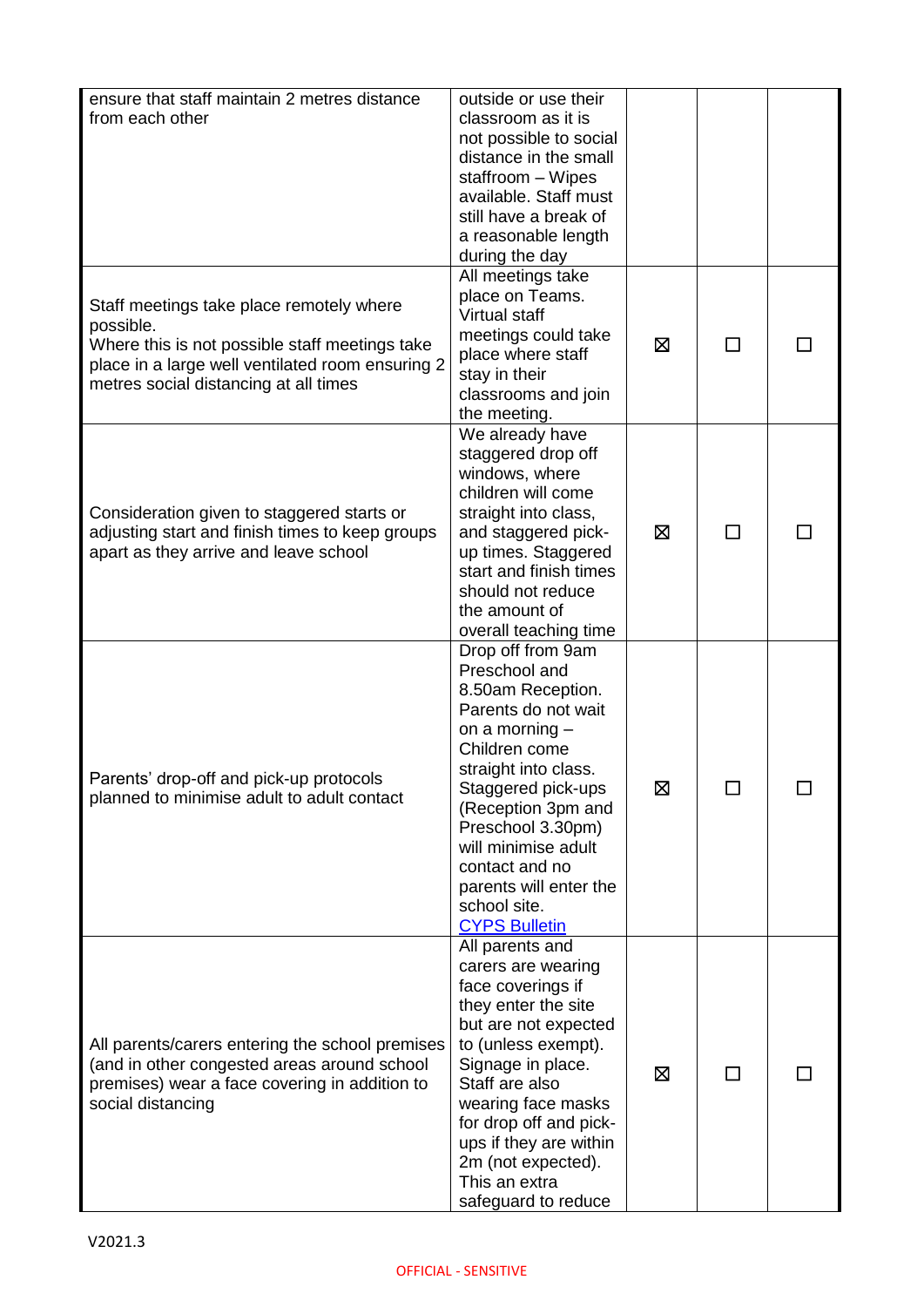|                                                                                                                                                                                                                                                                                                                                                                                                                                                                                                                                                                                                                                                         | the transmission of<br>the virus. Please<br>note that this does<br>not apply to those<br>who are medically<br>exempt                                                                                  |   |                             |  |
|---------------------------------------------------------------------------------------------------------------------------------------------------------------------------------------------------------------------------------------------------------------------------------------------------------------------------------------------------------------------------------------------------------------------------------------------------------------------------------------------------------------------------------------------------------------------------------------------------------------------------------------------------------|-------------------------------------------------------------------------------------------------------------------------------------------------------------------------------------------------------|---|-----------------------------|--|
| Ensure that you inform those travelling by car<br>that they should wait in their car until the<br>specific drop off time                                                                                                                                                                                                                                                                                                                                                                                                                                                                                                                                | Letters sent to<br>parents and<br>published on<br>website<br>This will reduce the<br>amount of people<br>assembling in and<br>around the school<br>grounds and will<br>help with social<br>distancing | ⊠ | П                           |  |
| Ensure that you inform parents to maintain<br>social distancing from others when dropping off<br>and collecting pupils from school                                                                                                                                                                                                                                                                                                                                                                                                                                                                                                                      | Letters sent to<br>parents and<br>published on<br>website                                                                                                                                             | ⊠ | П                           |  |
| Parents and pupils are told their allocated drop<br>off and collection times and the process for<br>doing so, including protocols for minimising<br>adult to adult contact (for example, which<br>entrance to use, only one adult per family<br>should enter school grounds to drop off or<br>collect)                                                                                                                                                                                                                                                                                                                                                  | Parents are not<br>entering the site at<br>all.<br>Letters sent to<br>parents and<br>published on<br>website                                                                                          | ⊠ | $\mathcal{L}_{\mathcal{A}}$ |  |
| It is made clear to parents that they cannot<br>gather at entrance gates or doors, or enter the<br>site (unless they have a pre-arranged<br>appointment, which should be conducted<br>safely)                                                                                                                                                                                                                                                                                                                                                                                                                                                           | Letter sent to<br>parents - no parents<br>will enter the school<br>site.                                                                                                                              | ⊠ |                             |  |
| Educational Visits must not take place at this<br>time                                                                                                                                                                                                                                                                                                                                                                                                                                                                                                                                                                                                  | No visits will be<br>taking place                                                                                                                                                                     | ⊠ | П                           |  |
| From 8 March, school will work to resume all<br>before and after-school educational activities<br>and wraparound childcare for pupils, where this<br>provision is necessary to support parents to<br>work, attend education and access medical<br>care, and is as part of pupil's wider education<br>and training                                                                                                                                                                                                                                                                                                                                       | <b>Our Breakfast Club</b><br>and After School<br>Club will re-open.                                                                                                                                   | ⊠ |                             |  |
| You should advise parents that where they are<br>accessing this provision for their children, that<br>they must only be using this, where:<br>• the provision is being offered as part of the<br>school's educational activities (including catch-<br>up provision)<br>• the provision is as part of their child's efforts<br>to obtain a regulated qualification or meet the<br>entry requirements of an education institution<br>• the use of the provision is reasonably<br>necessary to support them to work, seek work,<br>undertake education or training, attend a<br>medical appointment or address a medical<br>need or attend a support group | Letters sent to<br>parents and<br>published on<br>website                                                                                                                                             | ⊠ |                             |  |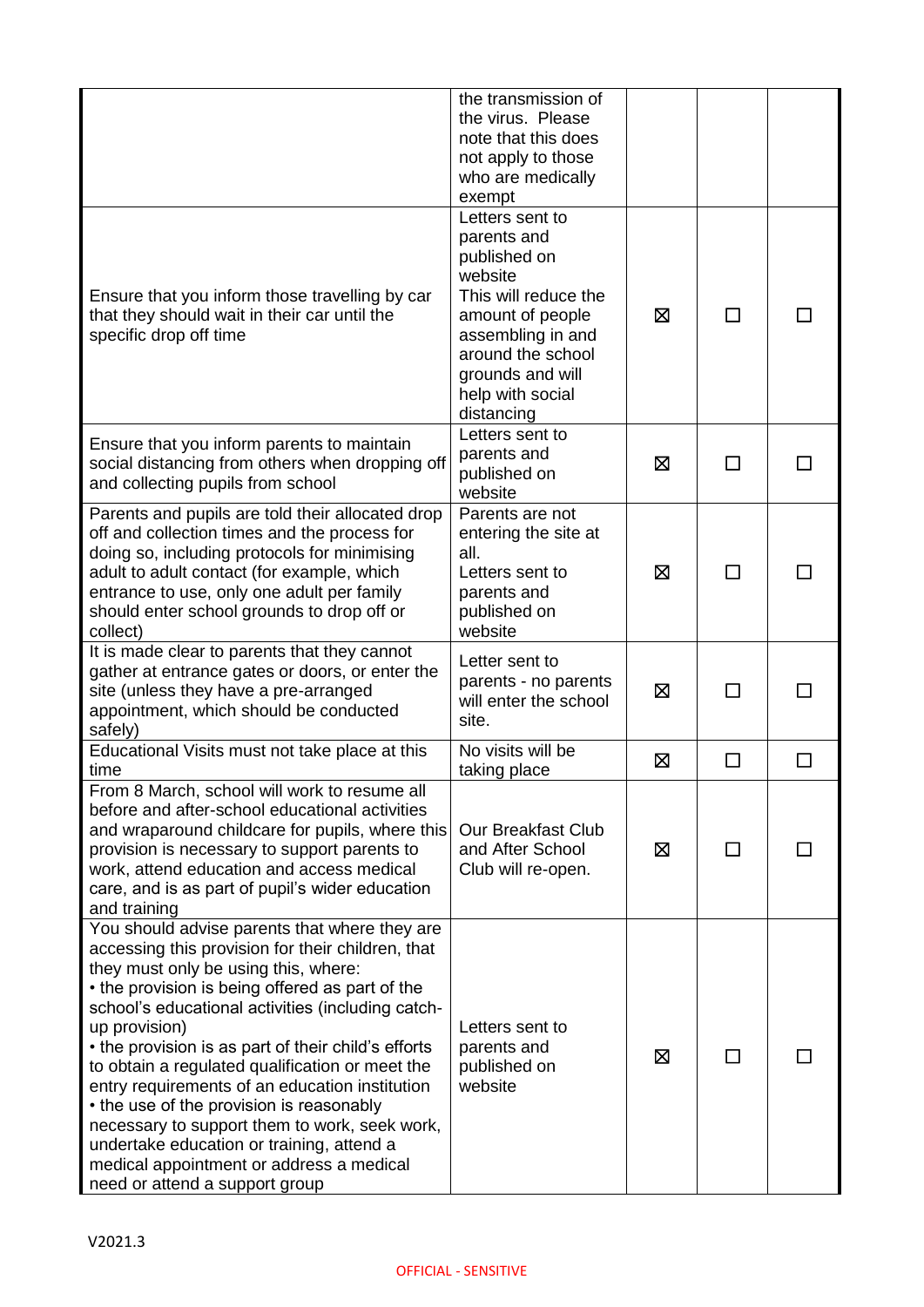| School works closely with any external<br>wraparound providers which their pupils may<br>use, to ensure as far as possible, children can<br>be kept in a group with other children from the<br>same bubble they are in during the school day                                                                                                                                                                                                                                             |                                                                                                                                                                        |   | $\mathsf{L}$ | ⊠ |  |
|------------------------------------------------------------------------------------------------------------------------------------------------------------------------------------------------------------------------------------------------------------------------------------------------------------------------------------------------------------------------------------------------------------------------------------------------------------------------------------------|------------------------------------------------------------------------------------------------------------------------------------------------------------------------|---|--------------|---|--|
| Where parents are using external childcare<br>providers or out of school extra-curricular<br>activities for their children, you should also:<br>• advise them to limit their use of multiple out-<br>of-school settings providers, and to only use<br>one out-of-school setting in addition to school<br>as far as possible.<br>• encourage them to check providers have put<br>in place their own protective measures<br>• send them the link to the guidance for parents<br>and carers | Letters sent to<br>parents and<br>published on<br>website                                                                                                              | ⊠ | <b>I</b>     |   |  |
| If school premises are hired out for use by<br>external wraparound childcare providers, such<br>as after-school or holiday clubs, school have<br>made sure these organisations have:<br>• considered the relevant government guidance<br>for their sector<br>• put in place protective measures                                                                                                                                                                                          |                                                                                                                                                                        |   |              | ⊠ |  |
| Social Distancing Measures Not Followed During Travel to and from School                                                                                                                                                                                                                                                                                                                                                                                                                 |                                                                                                                                                                        |   |              |   |  |
| Parents and pupils are encouraged to walk or<br>cycle to their education setting where possible                                                                                                                                                                                                                                                                                                                                                                                          | Shared in letter to<br>parents                                                                                                                                         | 区 | П            |   |  |
| Schools, parents and pupils following the<br>government guidance on how to travel safely,<br>when planning their travel on public transport                                                                                                                                                                                                                                                                                                                                              | Guidance shared in<br>letter to parents<br><b>Safer travel</b><br>guidance for<br>passengers                                                                           | ⊠ | П            |   |  |
| <b>Inadequate Cleaning/Sanitising</b>                                                                                                                                                                                                                                                                                                                                                                                                                                                    |                                                                                                                                                                        |   |              |   |  |
| A cleaning schedule that ensures cleaning is<br>generally enhanced and includes more<br>frequent cleaning of rooms / shared areas that<br>are used by different groups is in place                                                                                                                                                                                                                                                                                                       | Cleaning regime<br>agreed with NYCC<br><b>Cleaners and staff</b><br>will regularly wipe<br>surfaces and door<br>handles - Gloves,<br>cloths and spray are<br>provided. | ⊠ |              |   |  |
| Frequently touched surfaces, such as toys,<br>books, desks, chairs, doors, sinks, toilets, light<br>switches, bannisters etc. are cleaned more<br>often than normal                                                                                                                                                                                                                                                                                                                      | Staff will regularly<br>wipe surfaces and<br>door handles -<br>Gloves, cloths and<br>spray are provided.                                                               | ⊠ |              |   |  |
| Electronic entry systems and keypads are<br>regularly sanitised particularly first thing in the<br>morning and where possible after each use                                                                                                                                                                                                                                                                                                                                             | Staff use<br>antibacterial handgel<br>before and after<br>each use. Screens<br>and keypads are<br>regularly wiped<br>throughout the day.                               | ⊠ |              |   |  |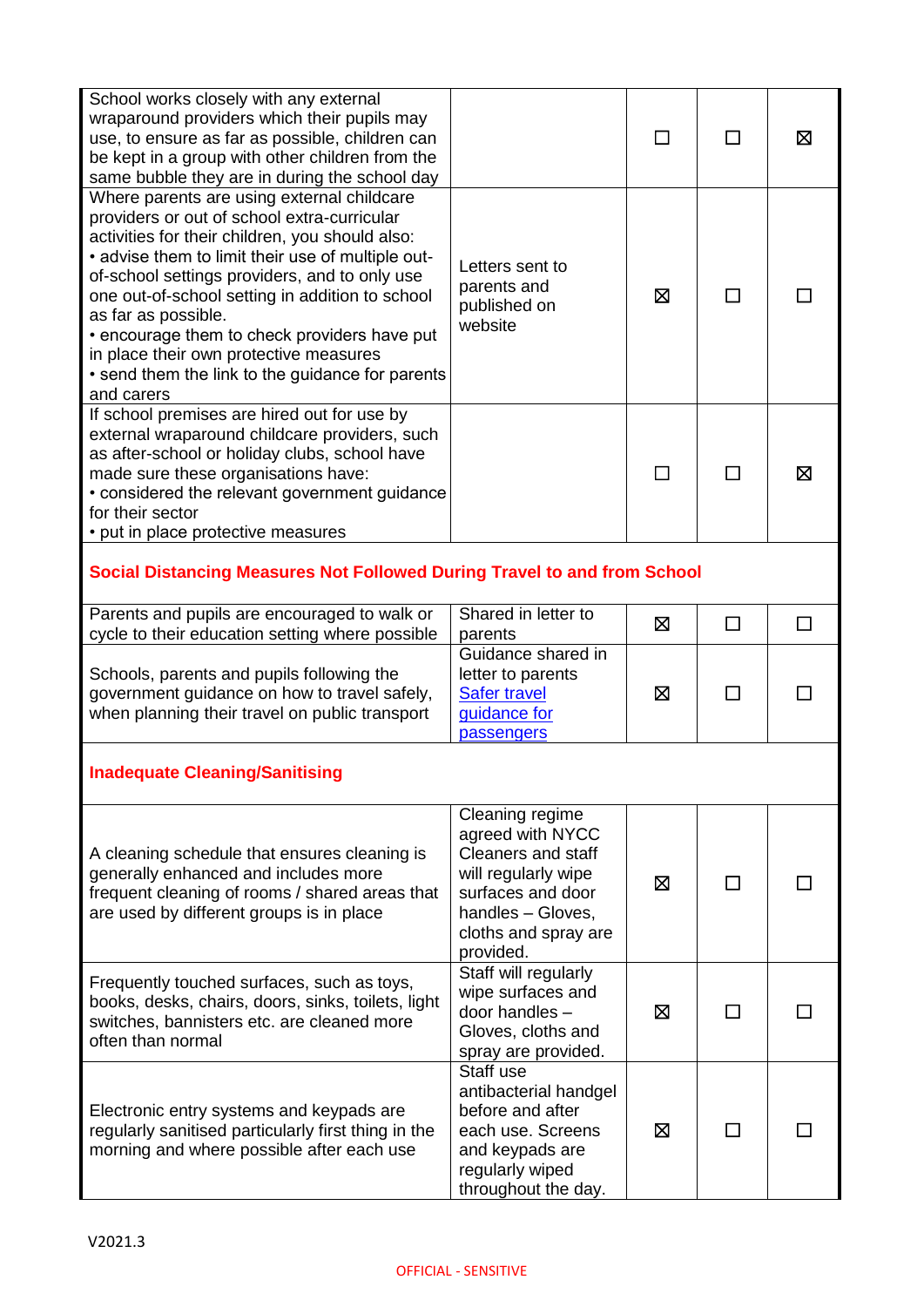|                                                                                                                                                                                                                                                                                                                                           | Note: Sign in system<br>is not electronic.                                                                                                                                                           |   |    |  |
|-------------------------------------------------------------------------------------------------------------------------------------------------------------------------------------------------------------------------------------------------------------------------------------------------------------------------------------------|------------------------------------------------------------------------------------------------------------------------------------------------------------------------------------------------------|---|----|--|
| Bins for tissues and other rubbish are emptied<br>throughout the day                                                                                                                                                                                                                                                                      | Bins are emptied<br>daily by cleaners<br>and tied off following<br>lunchtime by a<br>member of staff.                                                                                                | ⊠ |    |  |
| Stocks of cleaning chemicals, liquid soap,<br>paper towels, tissues, toilet roll, bin bags etc.<br>regularly checked and additional supplies<br>requested as necessary                                                                                                                                                                    | Everything in place<br>and top ups<br>regularly ordered.                                                                                                                                             | ⊠ | П  |  |
| Consideration given to how play equipment is<br>used ensuring it is appropriately cleaned<br>between groups of children using it                                                                                                                                                                                                          | When children are<br>sharing resources in<br>their Bubble, the<br>resources are<br>sprayed with Milton<br>or put away for 72<br>hours.<br>Each Bubble has<br>their own playtime<br>equipment to use. | ⊠ | ΙI |  |
| Outdoor playground equipment should be<br>more frequently cleaned                                                                                                                                                                                                                                                                         | Each Bubble has<br>their own playtime<br>equipment to use.<br>This would also<br>apply to resources<br>used inside and<br>outside by<br>wraparound care<br>providers                                 | ⊠ | П  |  |
| <b>Shared Resources</b>                                                                                                                                                                                                                                                                                                                   |                                                                                                                                                                                                      |   |    |  |
| For individual and very frequently used<br>equipment, such as pencils and pens, it is<br>recommended that staff and pupils have their<br>own items that are not shared                                                                                                                                                                    | Children have their<br>own packs of<br>resources. When<br>younger children are<br>sharing resources in<br>their Bubble, the<br>resources are<br>sprayed with Milton<br>or put away for 72<br>hours.  | ⊠ | ΙI |  |
| Classroom based resources, such as books<br>and games, can be used and shared within<br>the bubble; these are cleaned regularly, along<br>with all frequently touched surfaces                                                                                                                                                            | When children are<br>sharing resources in<br>their Bubble, the<br>resources are<br>sprayed with Milton<br>or put away for 72<br>hours.                                                               | ⊠ | ΙI |  |
| Resources that are shared between classes or<br>bubbles, such as sports, art and science<br>equipment should be cleaned frequently and<br>meticulously and always between bubbles, or<br>rotated to allow them to be left unused and out<br>of reach for a period of 48 hours (72 hours for<br>plastics) between use by different bubbles | When children are<br>sharing resources<br>across Bubbles, the<br>resources are<br>sprayed with Milton<br>or put away for 72<br>hours.                                                                | ⊠ |    |  |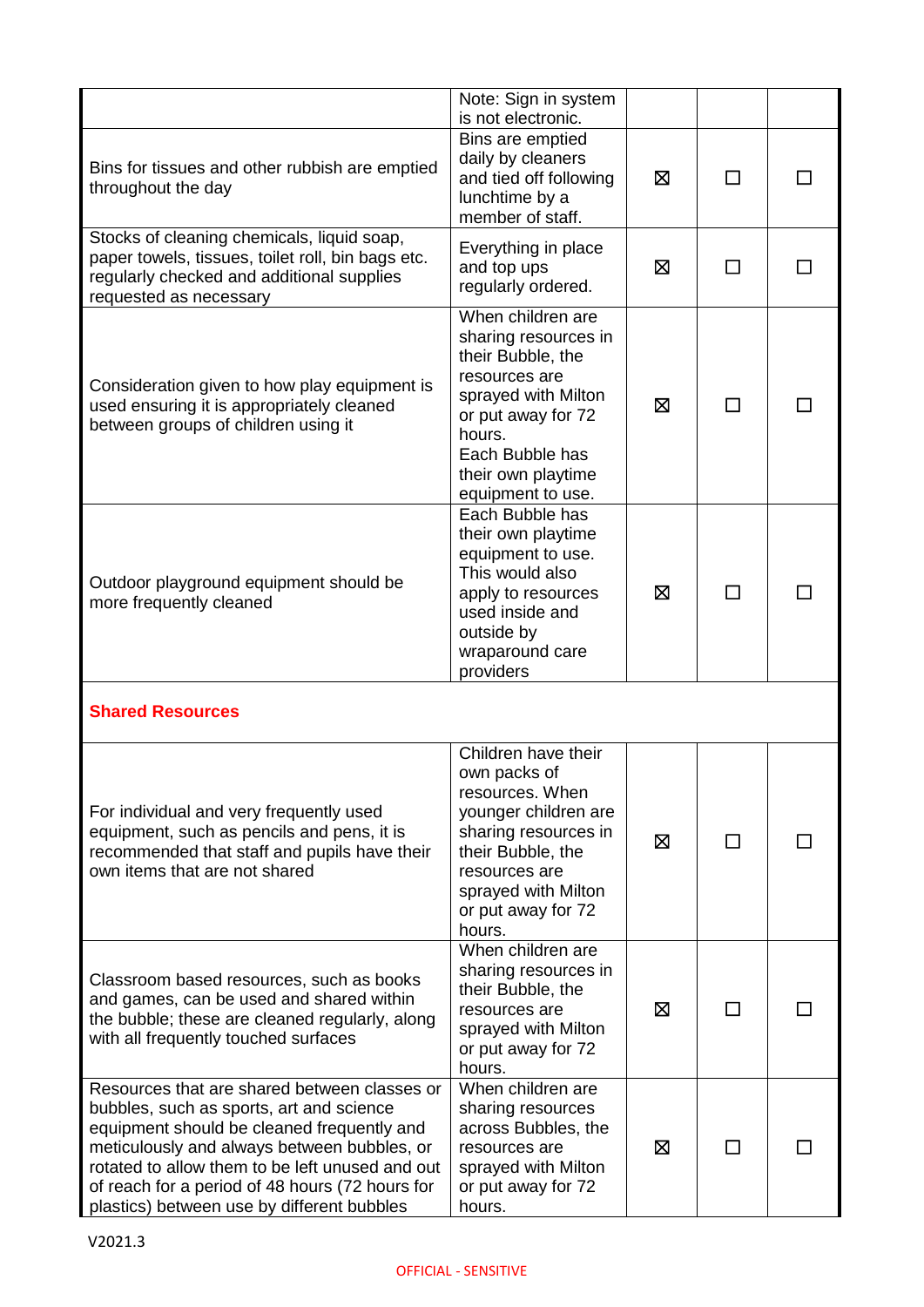|                                                                                                                                                                                                                                                                                                                                                                                                  | This includes iPads,<br>laptops and<br>computers (which<br>may be shared<br>within a bubble).                                                                                                                                                                                                                                                                                                                                                               |   |              |   |
|--------------------------------------------------------------------------------------------------------------------------------------------------------------------------------------------------------------------------------------------------------------------------------------------------------------------------------------------------------------------------------------------------|-------------------------------------------------------------------------------------------------------------------------------------------------------------------------------------------------------------------------------------------------------------------------------------------------------------------------------------------------------------------------------------------------------------------------------------------------------------|---|--------------|---|
| Pupils should limit the amount of equipment<br>they bring into school each day, including<br>essentials such as lunch boxes, hats, coats,<br>books, stationery, bags and mobile phones<br>(depending on school policy)                                                                                                                                                                           | We are still limiting<br>resources coming<br>into school where<br>possible to reading<br>books, lunchboxes,<br>hats and coats -<br>Letter to parents<br>sent.                                                                                                                                                                                                                                                                                               | ⊠ | ΙI           |   |
| The ability to clean equipment used in the<br>delivery of therapies, for example,<br>physiotherapy equipment or sensory<br>equipment has been assessed and where<br>cleaning or disinfecting is not possible or<br>practical, resources will be either:<br>• restricted to one user<br>• left unused for a period of 48 hours (72 hours<br>for plastics) between use by different<br>individuals | Determine whether<br>this equipment can<br>withstand cleaning<br>and disinfecting<br>between each use<br>before it is put back<br>into general use                                                                                                                                                                                                                                                                                                          | П | П            | ⊠ |
| Pupils and teachers can take books and other<br>shared resources home, although<br>unnecessary sharing should be avoided,<br>especially where this does not contribute to<br>pupil education and development. Rules on<br>hand cleaning, cleaning of the resources and<br>rotation apply to these resources                                                                                      | We are still limiting<br>resources coming to<br>and from school<br>where possible to<br>reading books,<br>lunchboxes, hats<br>and coats - Staff<br>aware and letter to<br>parents sent.<br>It is very difficult to<br>adequately clean<br>exercise books so<br>the school may need<br>to isolate the books<br>for 48 hours before<br>marking<br>Staff are using<br>verbal feedback and<br>children are<br>self/peer/recording<br>marking where<br>possible. | ⊠ | $\mathbf{I}$ |   |
| Devices/laptops/tablets etc. that are brought<br>from home to school and back again are<br>cleaned at the start and end of the day                                                                                                                                                                                                                                                               | Any laptops and<br>iPads, brought in by<br>staff, are wiped<br>down at the<br>beginning and end<br>of each day.                                                                                                                                                                                                                                                                                                                                             | ⊠ |              |   |
| <b>Spread of Coronavirus to Staff, Pupils and Families, Visitors and Contractors</b>                                                                                                                                                                                                                                                                                                             |                                                                                                                                                                                                                                                                                                                                                                                                                                                             |   |              |   |
| Contact with individuals who are required to<br>self-isolate is minimised by ensuring they do<br>not attend the school                                                                                                                                                                                                                                                                           | Letters and<br>information sent to<br>parents, and on the                                                                                                                                                                                                                                                                                                                                                                                                   | ⊠ | П            |   |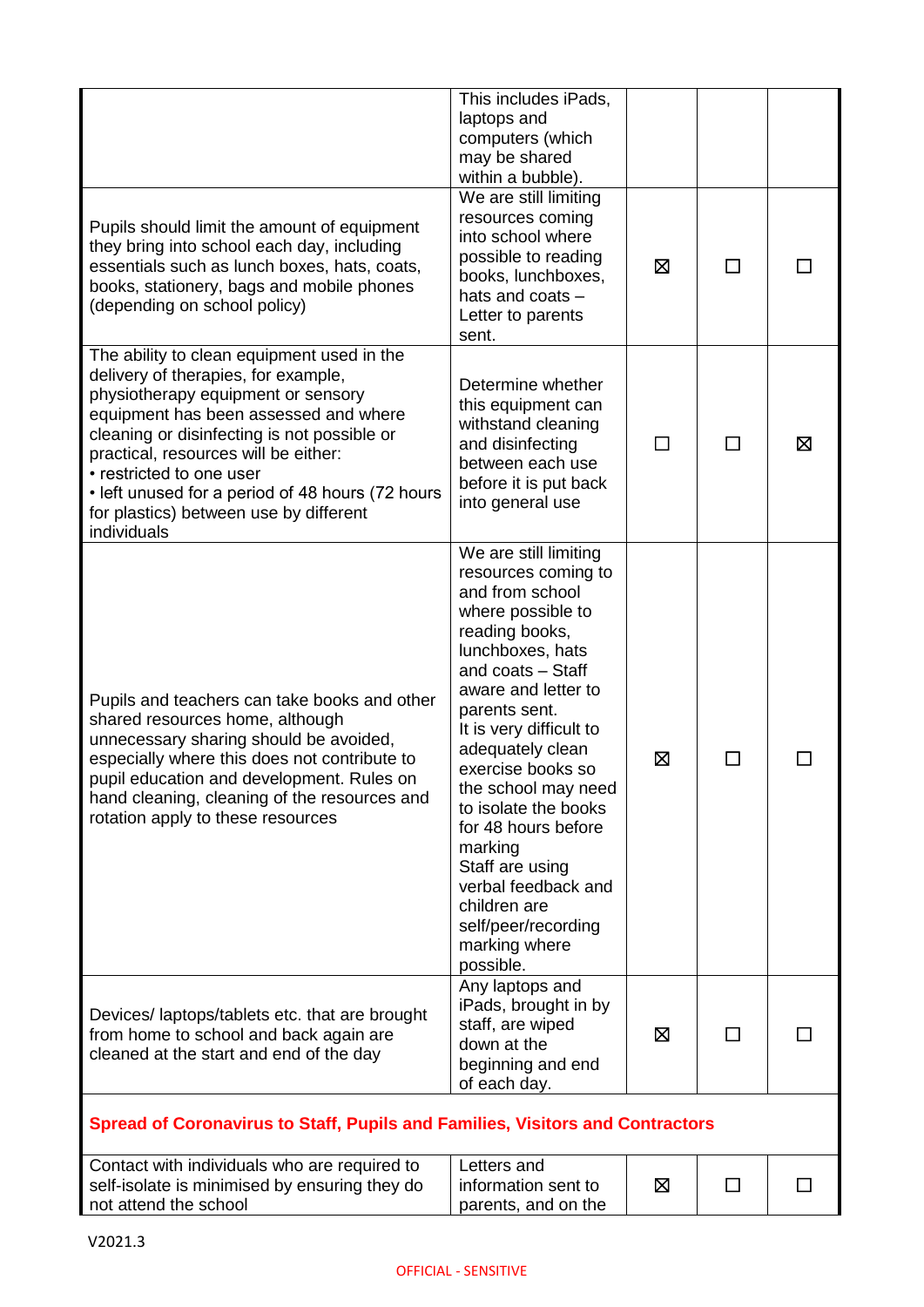|                                                                                                                                                                                                                                                                                                                                                                                                                                                                          | website, and staff<br>aware.                                                                                                                                                                                                                                                     |   |              |   |
|--------------------------------------------------------------------------------------------------------------------------------------------------------------------------------------------------------------------------------------------------------------------------------------------------------------------------------------------------------------------------------------------------------------------------------------------------------------------------|----------------------------------------------------------------------------------------------------------------------------------------------------------------------------------------------------------------------------------------------------------------------------------|---|--------------|---|
| Anybody contacted by NHS Test and Trace or<br>local health protection team and told to self-<br>isolate because they have been a close<br>contact of a positive case, has a legal<br>obligation to do so                                                                                                                                                                                                                                                                 | Letters and<br>information sent to<br>parents, and on the<br>website, and staff<br>aware.                                                                                                                                                                                        | ⊠ | П            |   |
| Pupils, staff and other adults must not come<br>into the school if:<br>. they have one or more <b>coronavirus (COVID-</b><br>19) symptoms<br>• a member of their household (including<br>someone in their support bubble or childcare<br>bubble<br>if they have one) has coronavirus (COVID-19)<br>symptoms<br>• they are required to <b>quarantine having</b><br>recently visited countries outside the Common<br><b>Travel Area</b><br>• they have had a positive test | Letters and<br>information sent to<br>parents, and on the<br>website, and staff<br>aware.<br>Guidance on LFD<br>testing for staff also<br>in place.                                                                                                                              | ⊠ | $\mathbf{I}$ |   |
| School makes everyone onsite or visiting<br>aware that they must immediately cease to<br>attend and not attend for at least 10 days from<br>the day after:<br>• the start of their symptoms<br>• the test date if they did not have any<br>symptoms but have had a positive test<br>(whether this was a Lateral Flow Device (LFD)<br>or Polymerase Chain Reaction (PCR) test)                                                                                            | Letters and<br>information sent to<br>parents, and on the<br>website, and staff<br>aware.<br>Guidance on LFD<br>testing for staff also<br>in place.                                                                                                                              | ⊠ | П            |   |
| The school recognises that if they have two or<br>more confirmed cases within 14 days, or an<br>overall rise in sickness absence where<br>coronavirus (COVID-19) is suspected, they<br>may have an outbreak and will call the<br>dedicated advice service who will escalate the<br>issue to your local health protection team<br>where necessary and advise if any additional<br>action is required                                                                      | Each individual<br>positive case is<br>discussed with the<br>DfE helpline and<br>advice followed.<br>You can reach them<br>by calling the DfE<br>Helpline on 0800<br>046 8687 and<br>selecting option 1 for<br>advice on the action<br>to take in response<br>to a positive case | 区 |              |   |
| Where a pupil routinely attends more than one<br>setting on a part time basis, for example<br>because they are dual registered at a<br>mainstream school and a special setting, the<br>settings should work through the system of<br>controls collaboratively, enabling them to<br>address any risks identified and allowing them<br>to jointly deliver a broad and balanced<br>curriculum for the pupil. Pupils should be able<br>to continue attending both settings.  | While some<br>adjustment to<br>arrangements may<br>be required, pupils in<br>this situation should<br>not be isolated as a<br>solution to the risk of<br>greater contact<br>except when<br>required by specific<br>public health advice                                          |   | $\Box$       | ⊠ |
| Where individuals are self-isolating and are<br>within the definition of vulnerable, school has<br>put systems in place to keep in contact with                                                                                                                                                                                                                                                                                                                          | Remote learning in<br>place including<br>weekly welfare calls.                                                                                                                                                                                                                   | ⊠ | ΙI           |   |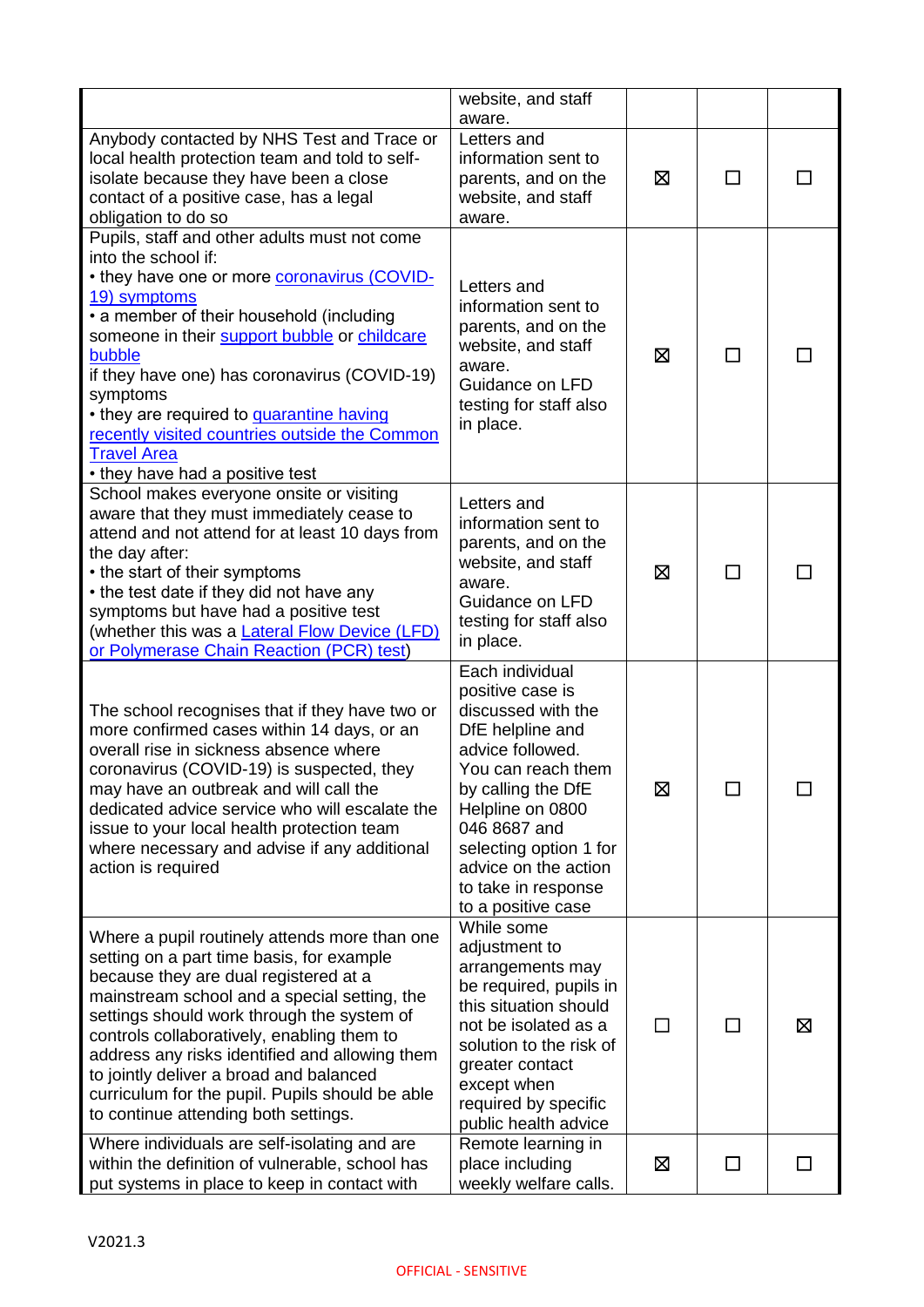| them, offer pastoral support, and check they<br>are able to access education support                                                                                                                                                                 |                                                                                                                                                                                                                                                                                                                                                          |   |        |              |
|------------------------------------------------------------------------------------------------------------------------------------------------------------------------------------------------------------------------------------------------------|----------------------------------------------------------------------------------------------------------------------------------------------------------------------------------------------------------------------------------------------------------------------------------------------------------------------------------------------------------|---|--------|--------------|
| Where schools and colleges are carrying out<br>their own testing regime, they make it clear to<br>staff and pupils that a negative test result does<br>not remove the risk of transmission                                                           | Guidance on LFD<br>testing for staff in<br>place.<br>In some cases,<br>someone who has<br>tested negative may<br>still have the<br>undetected disease<br>and be infectious. It<br>is therefore essential<br>that everyone<br>continues to follow<br>good hygiene and<br>observe social<br>distancing measures<br>whether or not they<br>have been tested | ⊠ | $\Box$ |              |
| The advice for pupils who have been confirmed<br>as clinically extremely vulnerable is to shield<br>and stay at home as much as possible until<br>further notice. They are advised not to attend<br>school while shielding advice applies nationally | Regular contact and<br>support in place.<br>You will be able to<br>request from parents<br>a copy of the<br>shielding letter sent<br>to CEV children, to<br>confirm that they are<br>advised not to attend<br>school or other<br>educational settings<br>whilst shielding<br>guidance is in place                                                        | ⊠ | ΙI     |              |
| CEV staff are advised not to attend the<br>workplace                                                                                                                                                                                                 | Staff who are CEV<br>will previously have<br>received a letter<br>from the NHS or<br>their GP telling them<br>this                                                                                                                                                                                                                                       |   |        | ⊠            |
| Current DHSC guidance, informed by PHE,<br>currently advises that CEV individuals should<br>continue to shield even after they have been<br>vaccinated                                                                                               | This may change as<br>we get further data<br>on the effects of<br>vaccination                                                                                                                                                                                                                                                                            |   | П      | 区            |
| Those living with someone who is CEV can<br>still attend work where home-working is not<br>possible and should ensure they maintain<br>good prevention practice in the workplace and<br>home settings                                                | Individual risk<br>assessments in<br>place where<br>applicable.                                                                                                                                                                                                                                                                                          | ⊠ | □      | $\mathsf{L}$ |
| CV staff can continue to attend school. While<br>in school they must follow the system of<br>controls to minimise the risks of transmission                                                                                                          | Individual risk<br>assessments in<br>place.                                                                                                                                                                                                                                                                                                              | ⊠ | □      | $\Box$       |
| Staff who live with those who are CV can<br>attend the workplace but should ensure they<br>maintain good prevention practice in the<br>workplace and at home                                                                                         | Staff guidelines in<br>place.                                                                                                                                                                                                                                                                                                                            | ⊠ | $\Box$ | П            |
| Pregnant women are in the 'clinically<br>vulnerable' category                                                                                                                                                                                        | Risk assessment in<br>place                                                                                                                                                                                                                                                                                                                              | ⊠ | $\Box$ | $\Box$       |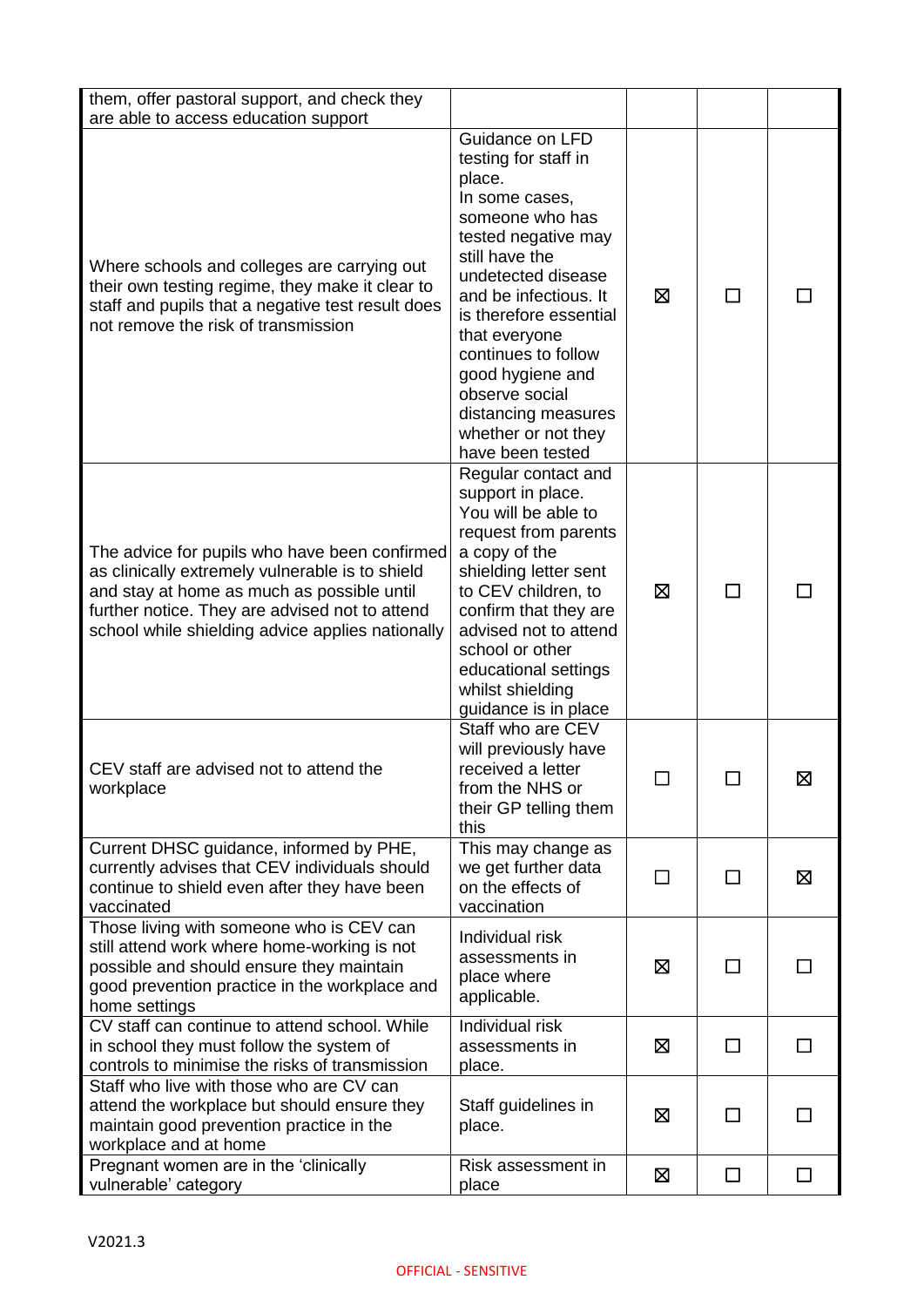|                                                                                                                                                                                                                                                                                                                                                                                                                                                                                                                                                                                                | School must<br>complete the New<br>and Expectant<br>Mothers risk<br>assessment as well<br>as the Covid<br>Individual risk<br>assessment.<br>Both the New and<br><b>Expectant Mothers</b><br>and the Individual<br><b>Risk Assessment</b><br>must be reviewed<br>prior to 28 weeks<br>when risk factors<br>increase.<br><b>Individual Risk</b><br>Assessments will<br>need to be subject to<br>regular review<br>RCOG Q&A covid19<br>virus infection and<br>pregnancy |   |              |  |
|------------------------------------------------------------------------------------------------------------------------------------------------------------------------------------------------------------------------------------------------------------------------------------------------------------------------------------------------------------------------------------------------------------------------------------------------------------------------------------------------------------------------------------------------------------------------------------------------|----------------------------------------------------------------------------------------------------------------------------------------------------------------------------------------------------------------------------------------------------------------------------------------------------------------------------------------------------------------------------------------------------------------------------------------------------------------------|---|--------------|--|
| Whilst pregnant women are at no greater risks<br>of catching covid, there is evidence that those<br>in later pregnancy are at greater risk of severe<br>illness if they contract the virus and may give<br>birth pre-term. Therefore, from now on<br>pregnant employees in their 3 <sup>rd</sup> trimester<br>should be directed to work from home if they<br>are currently attending a workplace. This<br>should happen as soon as possible, and so<br>managers are required to send home any<br>pregnant employees who have reached the<br>start of their 28 <sup>th</sup> week of pregnancy | 1 member of staff<br>shielding - cover<br>booked<br>As per NYCC<br>recommendation                                                                                                                                                                                                                                                                                                                                                                                    | ⊠ | П            |  |
| Pregnant workers in their 3 <sup>rd</sup> trimester are now<br>to be treated in the same way as CEV staff                                                                                                                                                                                                                                                                                                                                                                                                                                                                                      | As above                                                                                                                                                                                                                                                                                                                                                                                                                                                             | ⊠ | $\Box$       |  |
| Volunteers may be used to support the work<br>of the school, as would usually be the case                                                                                                                                                                                                                                                                                                                                                                                                                                                                                                      | Volunteers are<br>assigned to one<br>Bubble.<br>Mixing of volunteers<br>across groups<br>should be kept to a<br>minimum, and they<br>should remain 2<br>metres from pupils<br>and staff where<br>possible                                                                                                                                                                                                                                                            | ⊠ | $\mathsf{L}$ |  |
| Specialists, therapists, clinicians and other<br>support staff for pupils with SEND provide<br>interventions as usual                                                                                                                                                                                                                                                                                                                                                                                                                                                                          | We ask specialist<br>staff to social<br>distance at 2m if<br>possible.<br>We do not ask<br>outside agencies to<br>wear face masks,<br>but some of them<br>insist.                                                                                                                                                                                                                                                                                                    | ⊠ | $\mathsf{L}$ |  |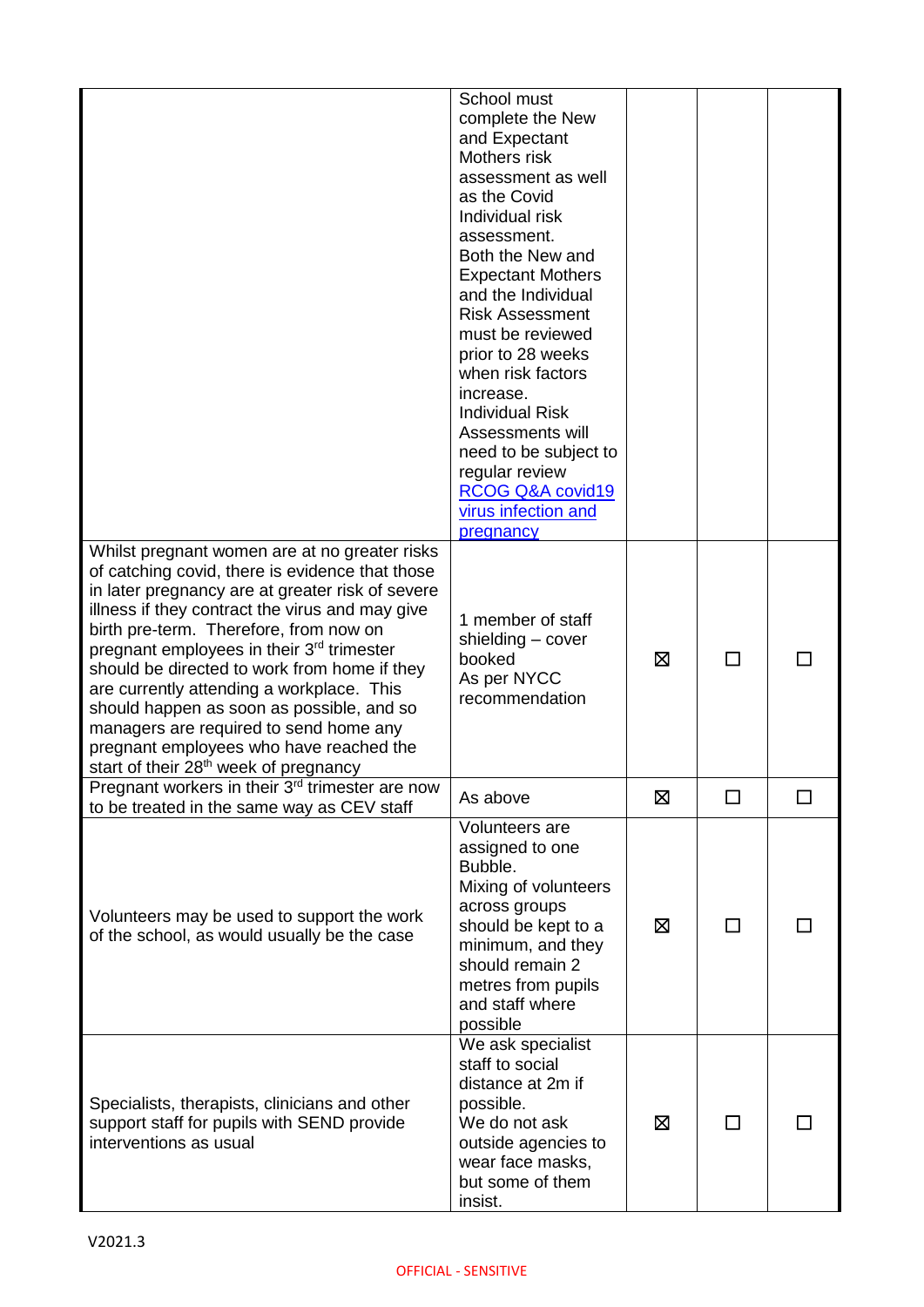| Where it is necessary to use supply staff and<br>peripatetic teachers, those individuals will be<br>expected to comply with the school's<br>arrangements for managing and minimising<br>risk, including taking particular care to<br>minimise contact and maintain as much<br>distance as possible from other staff                                                                                          | We will not be using<br>Sports coaches or<br>Music peris. We will<br>try to keep the use<br>of supply to an<br>absolute minimum<br>and the agency we<br>use has tracking in<br>place.<br>To minimise the<br>numbers of<br>temporary staff<br>entering the school<br>premises, and<br>secure best value,<br>schools may wish to<br>use longer<br>assignments with<br>supply teachers and<br>agree a minimum<br>number of hours<br>across the academic<br>year | ⊠ | $\Box$ |  |
|--------------------------------------------------------------------------------------------------------------------------------------------------------------------------------------------------------------------------------------------------------------------------------------------------------------------------------------------------------------------------------------------------------------|--------------------------------------------------------------------------------------------------------------------------------------------------------------------------------------------------------------------------------------------------------------------------------------------------------------------------------------------------------------------------------------------------------------------------------------------------------------|---|--------|--|
| Specialists, therapists, clinicians, support staff<br>for pupils with SEND, supply teachers,<br>peripatetic teachers or other temporary staff,<br>can move between settings                                                                                                                                                                                                                                  | As above, we ask<br>specialist staff to<br>social distance at<br>2m if possible.<br>We do not ask<br>outside agencies to<br>wear face masks,<br>but some of them<br>insist.<br>They should ensure<br>they minimise<br>contact and maintain<br>as much distance as<br>possible from other<br>staff                                                                                                                                                            | ⊠ |        |  |
| <b>Site User Becoming Unwell</b>                                                                                                                                                                                                                                                                                                                                                                             |                                                                                                                                                                                                                                                                                                                                                                                                                                                              |   |        |  |
| If anyone in the school becomes unwell with a<br>new, continuous cough or a high temperature,<br>or has a loss of, or change in, their normal<br>sense of taste or smell (anosmia), they must<br>be sent home and advised to follow the<br>guidance which sets out that they must self-<br>isolate for at least 10 days and should arrange<br>to have a test to see if they have coronavirus<br>$(COVID-19)$ | Clear guidelines<br>shared in Staff<br>Guidelines, letter<br>parents/carers and<br>Home School<br>Agreement and all<br>published on the<br>website.<br>Other members of<br>their household<br>(including any<br>siblings) should self-<br>isolate. Their<br>isolation period<br>includes the day<br>symptoms started                                                                                                                                         | ⊠ | ΙI     |  |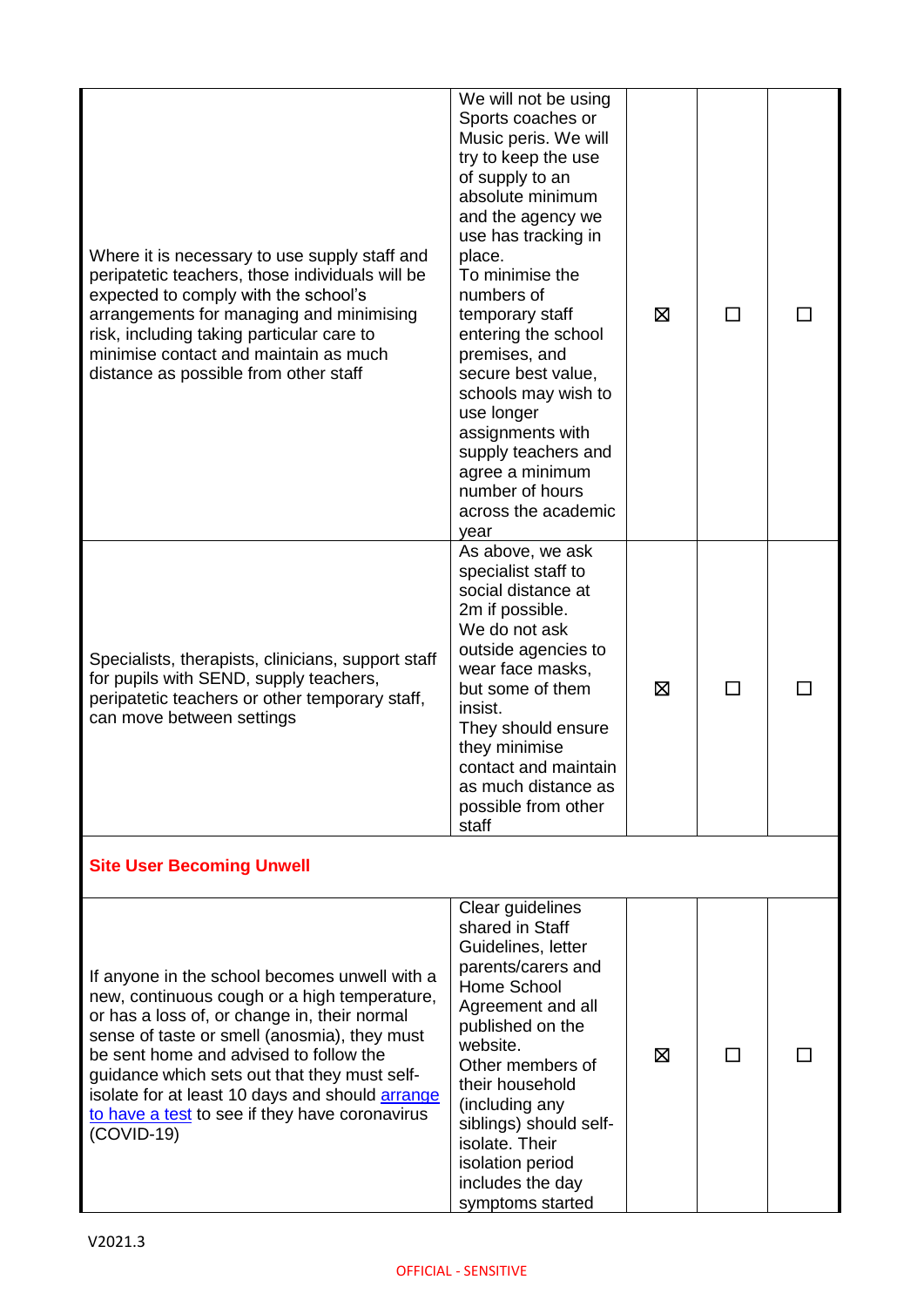|                                                                                                                                                                                                                                                                                                                      | for the first person in<br>their household, or<br>the day their test<br>was taken if they did<br>not have symptoms,<br>whether this was a<br><b>Lateral Flow Device</b><br>(LFD) or Polymerase<br><b>Chain Reaction</b><br>(PCR) test), and the<br>next 10 full days. If a<br>member of the<br>household starts to<br>display symptoms<br>while self-isolating<br>they will need to<br>restart the 10 day<br>isolation period and<br>book a test |    |              |   |
|----------------------------------------------------------------------------------------------------------------------------------------------------------------------------------------------------------------------------------------------------------------------------------------------------------------------|--------------------------------------------------------------------------------------------------------------------------------------------------------------------------------------------------------------------------------------------------------------------------------------------------------------------------------------------------------------------------------------------------------------------------------------------------|----|--------------|---|
| If a pupil is awaiting collection, they should be<br>moved, if possible, to a room where they can<br>be isolated behind a closed door, depending<br>on the age of the Pupils and with appropriate<br>adult supervision if required. A window should<br>be opened for fresh air ventilation if it is safe<br>to do so | A plastic chair is<br>available in the front<br>entrance. If weather<br>permits the child will<br>sit outdoors<br>supervised by the<br>administrator at a<br>safe distance.<br>If it is not possible to<br>isolate them, move<br>them to an area<br>which is at least 2<br>metres away from<br>other people                                                                                                                                      | ⊠  | $\Box$       |   |
| If the pupil needs to go to the toilet while<br>waiting to be collected, they should use a<br>separate toilet if possible. The toilet should be<br>cleaned and disinfected using standard<br>cleaning products before being used by<br>anyone else                                                                   | There is a separate<br>toilet available, near<br>the main office,<br>which can be<br>cleaned after use.                                                                                                                                                                                                                                                                                                                                          | 区  | $\mathsf{L}$ |   |
| PPE should be worn by staff caring for the<br>pupil while they await collection if a distance of<br>2 metres cannot be maintained (such as for a<br>very young pupil or a pupil with complex<br>needs)                                                                                                               | PPE available in the<br>main office.<br>See Inadequate<br><b>Personal Protection</b><br>& PPE section of<br>this risk assessment                                                                                                                                                                                                                                                                                                                 | ⊠  |              |   |
| In non-residential schools, if a pupil displays<br>coronavirus (COVID-19) symptoms, or has a<br>positive test, while at their school they should<br>avoid using public transport and, wherever<br>possible, be collected by a member of their<br>family or household                                                 | Staff aware                                                                                                                                                                                                                                                                                                                                                                                                                                      | ⊠  | ΙI           |   |
| In exceptional circumstances, if parents or<br>carers cannot arrange to have their child<br>collected, if age-appropriate and safe to do so<br>the child should walk, cycle or scoot home<br>following a positive test result                                                                                        | This is not age<br>appropriate.<br>If this is not possible,<br>alternative<br>arrangements may<br>need to be                                                                                                                                                                                                                                                                                                                                     | ΙI | $\mathsf{L}$ | ⊠ |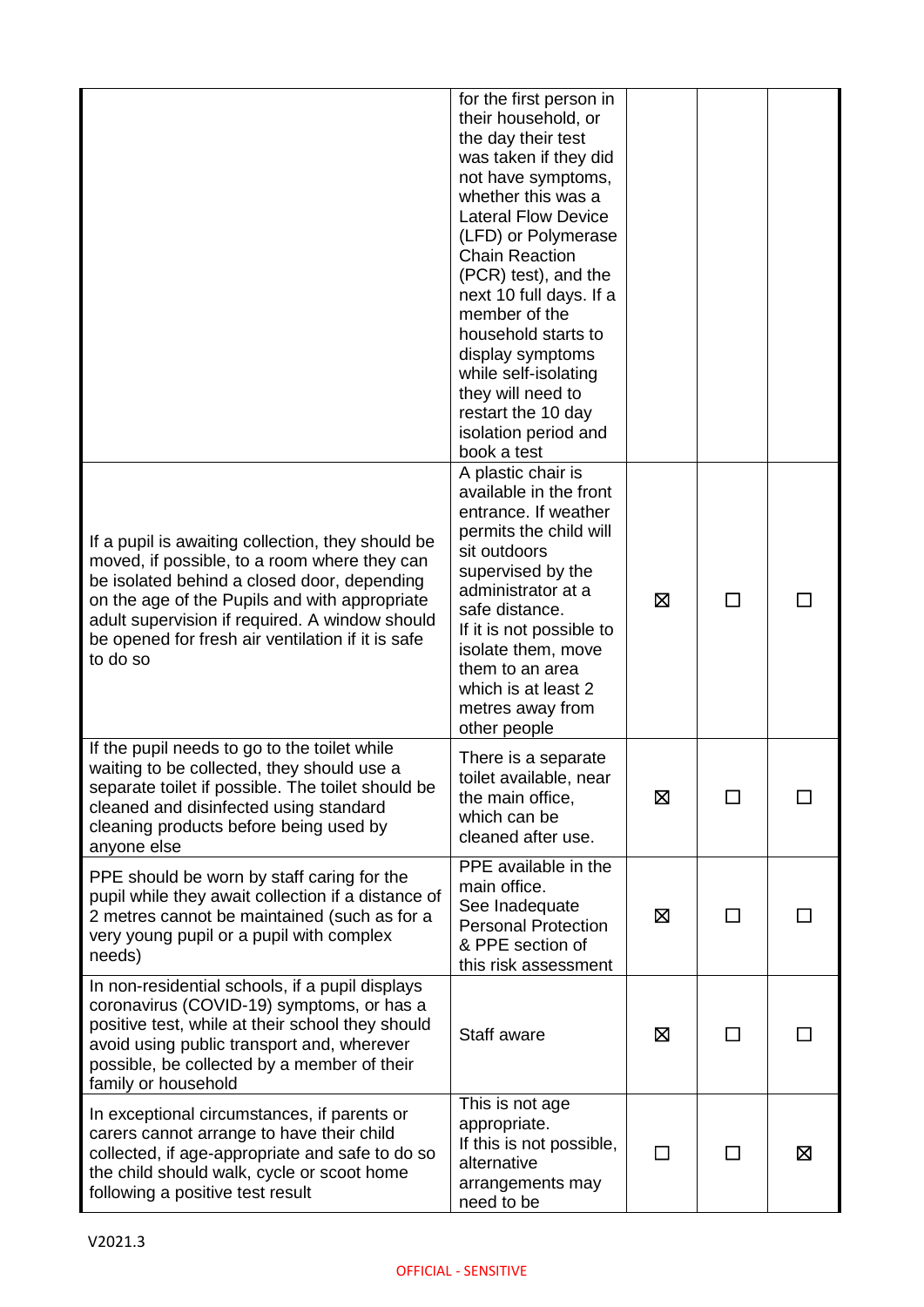|                                                                                                                                                                                                                                                                                                                                                                                                                                                                                                                                                                                                                                                                                                                      | organised by the<br>school. The local<br>authority may be<br>able to help source a<br>suitable vehicle<br>which would provide<br>appropriate<br>protection for the<br>driver, who must be<br>made aware that the<br>individual has tested<br>positive or is<br>displaying symptoms |   |              |  |
|----------------------------------------------------------------------------------------------------------------------------------------------------------------------------------------------------------------------------------------------------------------------------------------------------------------------------------------------------------------------------------------------------------------------------------------------------------------------------------------------------------------------------------------------------------------------------------------------------------------------------------------------------------------------------------------------------------------------|------------------------------------------------------------------------------------------------------------------------------------------------------------------------------------------------------------------------------------------------------------------------------------|---|--------------|--|
| In an emergency, call 999 if the pupil is<br>seriously ill or injured or their life is at risk.                                                                                                                                                                                                                                                                                                                                                                                                                                                                                                                                                                                                                      | Clear guidance<br>shared in Staff<br>Guidelines.<br>Anyone with<br>coronavirus (COVID-<br>19) symptoms<br>should not visit the<br>GP, pharmacy,<br>urgent care centre or<br>a hospital                                                                                             | ⊠ | $\mathbf{I}$ |  |
| Any member of staff who has provided close<br>contact care to someone with symptoms,<br>even while wearing PPE, and all other<br>members of staff or pupils who have been in<br>close contact with that person with symptoms,<br>even if wearing a face covering, do not need<br>to go home to self-isolate unless:<br>the symptomatic person subsequently<br>tests positive<br>they develop symptoms themselves (in<br>which case, they should arrange to<br>have a test)<br>they are requested to do so by NHS<br>Test and Trace or the PHE advice<br>service (or PHE local health protection<br>team if escalated)<br>they have tested positive from an LFD<br>test as part of a community or worker<br>programme | Clear guidance<br>shared in Staff<br>Guidelines.                                                                                                                                                                                                                                   | ⊠ |              |  |
| Everyone must wash their hands thoroughly<br>for 20 seconds with soap and running water or<br>use hand sanitiser after any contact with<br>someone who is unwell                                                                                                                                                                                                                                                                                                                                                                                                                                                                                                                                                     | Clear guidance<br>shared in Staff<br>Guidelines.                                                                                                                                                                                                                                   | ⊠ | $\mathsf{L}$ |  |
| The area around the person with symptoms<br>must be cleaned with normal household<br>disinfectant after they have left to reduce the<br>risk of passing the infection on to other people                                                                                                                                                                                                                                                                                                                                                                                                                                                                                                                             | Additional cleaning<br>will take place.<br>COVID-19: cleaning<br>of non-healthcare<br>settings guidance                                                                                                                                                                            | ⊠ |              |  |
| <b>Site User Developing Symptoms</b>                                                                                                                                                                                                                                                                                                                                                                                                                                                                                                                                                                                                                                                                                 |                                                                                                                                                                                                                                                                                    |   |              |  |
| Schools must ensure that staff members and<br>parents/carers understand that they will need<br>to be ready and willing to book a test if they                                                                                                                                                                                                                                                                                                                                                                                                                                                                                                                                                                        | Clear guidance<br>shared in Staff                                                                                                                                                                                                                                                  | ⊠ | ΙI           |  |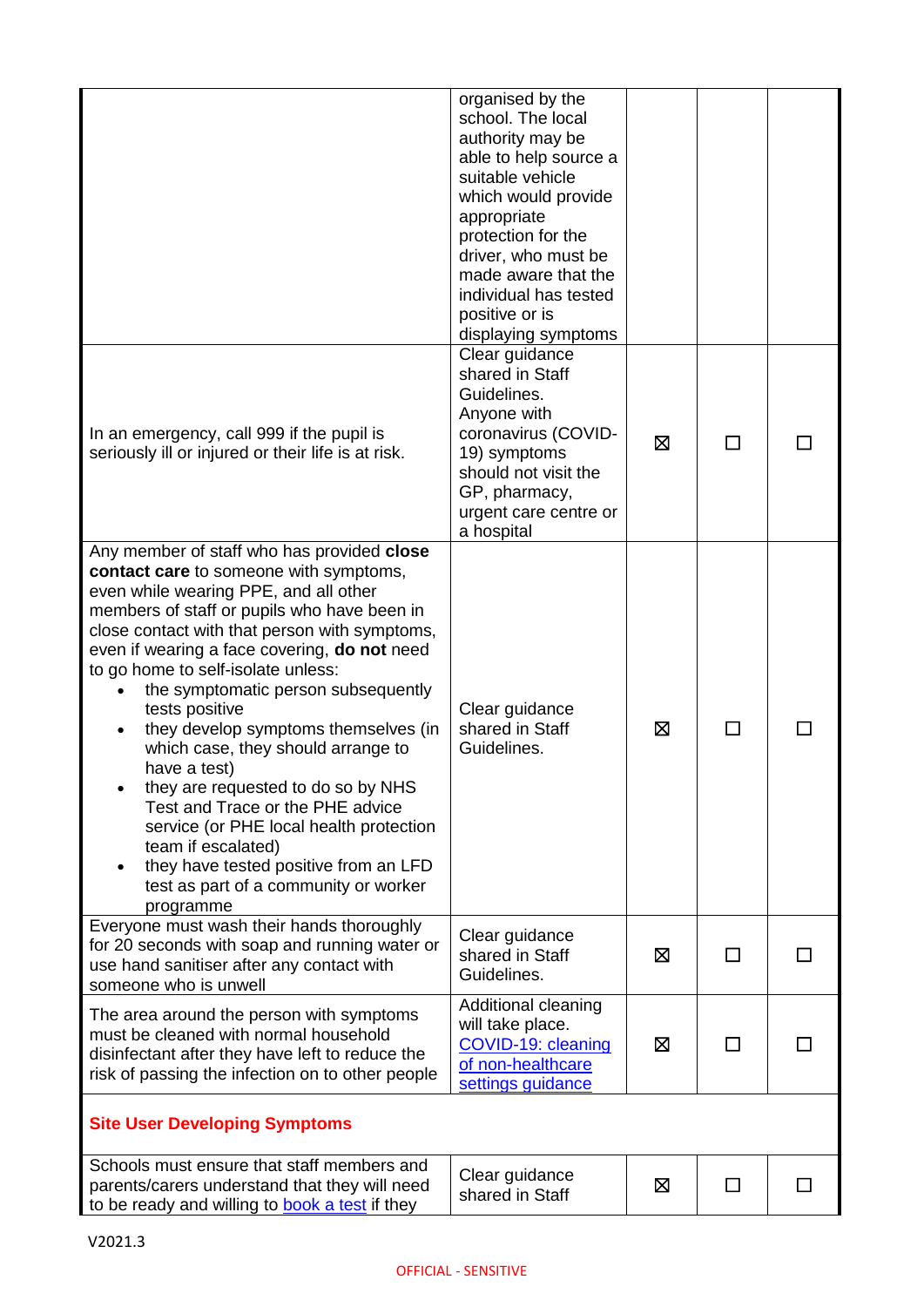| are displaying symptoms. The main symptoms<br>are a high temperature, a new continuous<br>cough and/or a loss or change to your sense<br>of smell or taste. Staff and pupils must not<br>come into the school if they have symptoms,<br>and must be sent home to self-isolate if they<br>develop them in school. All children can be<br>tested if they have symptoms, including<br>children under 5, but children aged 11 and<br>under will need to be helped by their parents<br>or carers if using a home testing kit | Guidelines and letter<br>to parents.<br>The advice service<br>(or PHE local health<br>protection team if<br>escalated) will<br>provide definitive<br>advice on who must<br>be sent home. A<br>template letter will<br>be provided to<br>schools, on the<br>advice of the health<br>protection team, to<br>send to parents and<br>staff if needed                                                                                                                                                                                                                                                                                                                                                                                                                                                       |   |                          |  |
|-------------------------------------------------------------------------------------------------------------------------------------------------------------------------------------------------------------------------------------------------------------------------------------------------------------------------------------------------------------------------------------------------------------------------------------------------------------------------------------------------------------------------|--------------------------------------------------------------------------------------------------------------------------------------------------------------------------------------------------------------------------------------------------------------------------------------------------------------------------------------------------------------------------------------------------------------------------------------------------------------------------------------------------------------------------------------------------------------------------------------------------------------------------------------------------------------------------------------------------------------------------------------------------------------------------------------------------------|---|--------------------------|--|
| School have received an initial supply of 10<br>home test kits and information about how to<br>order to replenish this supply when they are<br>running out                                                                                                                                                                                                                                                                                                                                                              | PCR Tests in school<br>and additional pack<br>ordered.                                                                                                                                                                                                                                                                                                                                                                                                                                                                                                                                                                                                                                                                                                                                                 | ⊠ | <b>I</b>                 |  |
| School determines how to prioritise the<br>distribution of their test kits in order to<br>minimise the impact of the virus on the<br>education of their pupils.                                                                                                                                                                                                                                                                                                                                                         | The HoS authorises<br>the issue of PCR<br>test kits on an<br>individual case basis<br>after liaising with the<br>Early Years Leader<br>or Admin.<br>The test kits sent to<br>schools are provided<br>to be used in the<br>exceptional<br>circumstance that an<br>individual becomes<br>symptomatic and<br>schools believe they<br>may have barriers to<br>accessing testing<br>elsewhere.<br>These kits can be<br>given directly to staff<br>or parents and<br>carers collecting a<br>child who has<br>developed<br>symptoms at school.<br>In particular, these<br>tests kits will also<br>help ensure that<br>symptomatic staff<br>can also get a test<br>and if they test<br>negative, can return<br>to work as soon as<br>they no longer have<br>symptoms of<br>coronavirus (COVID-<br>19). Further | ⊠ | $\overline{\phantom{0}}$ |  |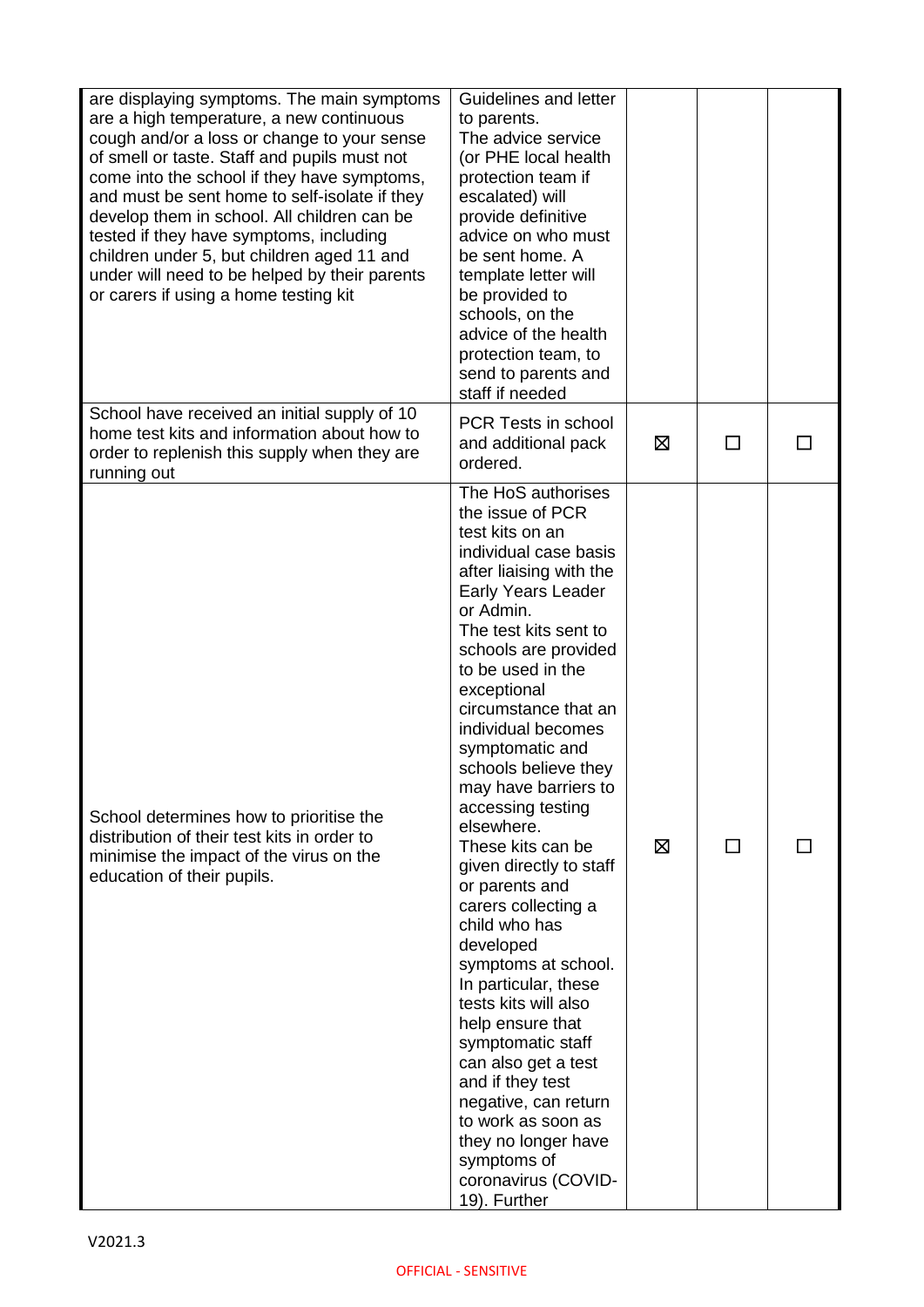|                                                                                                                                                                                                                                                                                                                                     | information is<br>provided in our<br>guidance<br><b>Coronavirus</b><br>(COVID-19): test kits<br>for schools and FE<br>providers.                                                                                                                                                                              |   |        |  |
|-------------------------------------------------------------------------------------------------------------------------------------------------------------------------------------------------------------------------------------------------------------------------------------------------------------------------------------|---------------------------------------------------------------------------------------------------------------------------------------------------------------------------------------------------------------------------------------------------------------------------------------------------------------|---|--------|--|
| The asymptomatic testing programme does<br>not replace the current testing policy for those<br>with symptoms. Anyone with symptoms (even<br>if they recently had a negative LFD test<br>result), should still self-isolate immediately<br>according to government guidelines                                                        | Clear guidance<br>shared in Staff<br>Guidelines.                                                                                                                                                                                                                                                              | ⊠ | П      |  |
| Those with symptoms are expected to order a<br>test online or visit a test site to take a lab-<br>based polymerase chain reaction (PCR) test<br>to check if they have the virus                                                                                                                                                     | Clear guidance<br>shared in Staff<br>Guidelines.                                                                                                                                                                                                                                                              | ⊠ | $\Box$ |  |
| Schools must ensure that staff members and<br>parents/carers understand that they will need<br>to be ready and willing to provide details of<br>anyone they have been in close contact with if<br>they were to test positive for coronavirus<br>(COVID-19) or if asked by NHS Test & Trace                                          | Clear guidance<br>shared in Staff<br>Guidelines and<br>letters to parents.                                                                                                                                                                                                                                    | ⊠ |        |  |
| Schools must ensure that staff members and<br>parents/carers understand that they will need<br>to be ready and willing to self-isolate if they<br>have been in close contact with someone who<br>develops coronavirus (COVID-19) symptoms<br>or someone who tests positive for coronavirus<br>$(COVID-19)$                          | Clear guidance<br>shared in Staff<br>Guidelines and<br>letters to parents.<br>Household members<br>of those contacts<br>who are sent home<br>do not need to self-<br>isolate themselves<br>unless the child,<br>young person or<br>staff member who is<br>self-isolating<br>subsequently<br>develops symptoms | ⊠ | ΙI     |  |
| Parents and staff are asked to inform the<br>school immediately of the results of a test                                                                                                                                                                                                                                            | Clear guidance<br>shared in Staff<br>Guidelines and<br>letters to parents -<br>Logs in place.<br>Schools must not<br>share the names or<br>details of people<br>with coronavirus<br>(COVID-19) unless<br>essential to protect<br>others                                                                       | 区 | $\Box$ |  |
| If someone with symptoms tests negative for<br>coronavirus (COVID-19), then they should<br>stay at home until they are recovered as usual<br>from their illness but can safely return<br>thereafter. The only exception to return<br>following a negative test result is where an<br>individual is separately identified as a close | Clear guidance<br>shared in Staff<br>Guidelines and<br>letters to parents.<br>Schools should not<br>request evidence of<br>negative test results                                                                                                                                                              | ⊠ | ΙI     |  |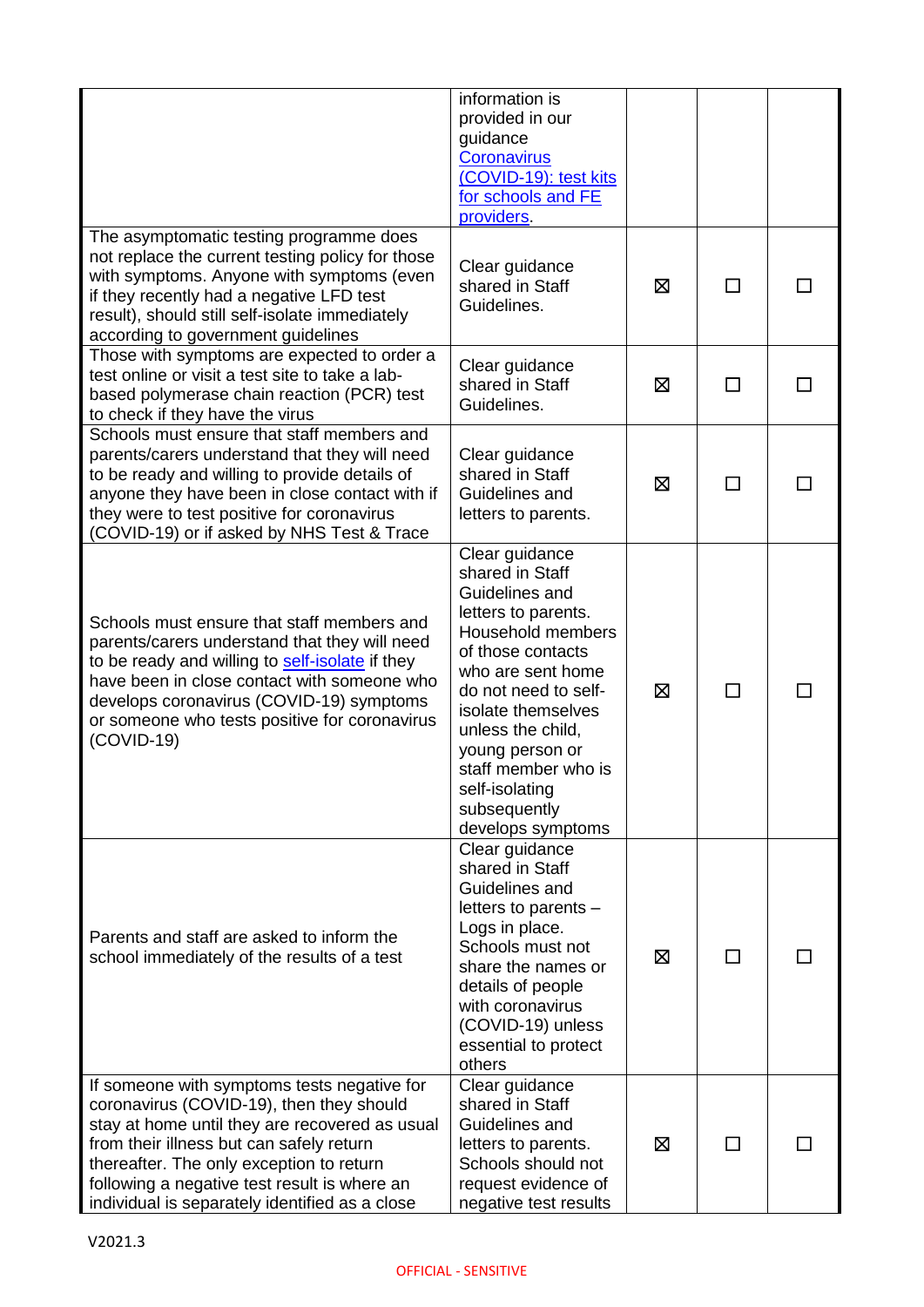| contact of a confirmed case, when they will<br>need to self-isolate for 10 days from the date<br>of that contact                                                                                                                                                                                                                                                                                                                                                                                                                                                                                                                                                                                                                                                                            | or other medical<br>evidence before<br>admitting children or<br>welcoming them<br>back after a period<br>of self-isolation                                                                                                                                                                                                                                                                                                                                                                                                           |   |               |  |
|---------------------------------------------------------------------------------------------------------------------------------------------------------------------------------------------------------------------------------------------------------------------------------------------------------------------------------------------------------------------------------------------------------------------------------------------------------------------------------------------------------------------------------------------------------------------------------------------------------------------------------------------------------------------------------------------------------------------------------------------------------------------------------------------|--------------------------------------------------------------------------------------------------------------------------------------------------------------------------------------------------------------------------------------------------------------------------------------------------------------------------------------------------------------------------------------------------------------------------------------------------------------------------------------------------------------------------------------|---|---------------|--|
| Someone who is self-isolating because they<br>have been in close contact with someone who<br>has tested positive for coronavirus (COVID-<br>19) starts to feel unwell and gets a test for<br>coronavirus themselves, and the test delivers<br>a negative result, they must remain in isolation<br>for the remainder of the 10-day isolation<br>period                                                                                                                                                                                                                                                                                                                                                                                                                                       | Clear guidance<br>shared in Staff<br>Guidelines and<br>letters to parents.<br>This is because they<br>could still develop<br>coronavirus (COVID-<br>19) within the<br>remaining days                                                                                                                                                                                                                                                                                                                                                 | ⊠ | <b>Talent</b> |  |
| If someone with symptoms tests positive, they<br>should follow the 'stay at home: guidance for<br>households with possible or confirmed<br>coronavirus (COVID-19) infection' and must<br>continue to self-isolate for at least 10 days<br>from the onset of their symptoms and then<br>return to school only if they do not have<br>symptoms other than cough or loss of sense<br>of smell/taste. This is because a cough or<br>anosmia can last for several weeks once the<br>infection has gone. The 10-day period starts<br>from the day when they first became ill. If they<br>still have a high temperature, they should<br>continue to self-isolate until their temperature<br>returns to normal. Other members of their<br>household should all self-isolate for the full 10<br>days | Clear guidance<br>shared in Staff<br>Guidelines and<br>letters to parents.                                                                                                                                                                                                                                                                                                                                                                                                                                                           | ⊠ | $\mathbf{I}$  |  |
| Schools send home those people who have<br>been in close contact with the person who has<br>tested positive, advising them to self-isolate<br>for 10 days since they were last in close<br>contact with that person when they were<br>infectious                                                                                                                                                                                                                                                                                                                                                                                                                                                                                                                                            | Clear guidance<br>shared in Staff<br>Guidelines and letter<br>to parents.<br>Advice taken from<br>the DfE helpline on<br>each positive case.<br>Close contact<br>means:<br>- direct close<br>contacts - face to<br>face contact with an<br>infected individual<br>for any length of<br>time, within 1 metre,<br>including being<br>coughed on, a face<br>to face conversation,<br>or unprotected<br>physical contact<br>(skin-to-skin)<br>- proximity contacts -<br>extended close<br>contact (within 1 to 2<br>metres for more than | ⊠ | П             |  |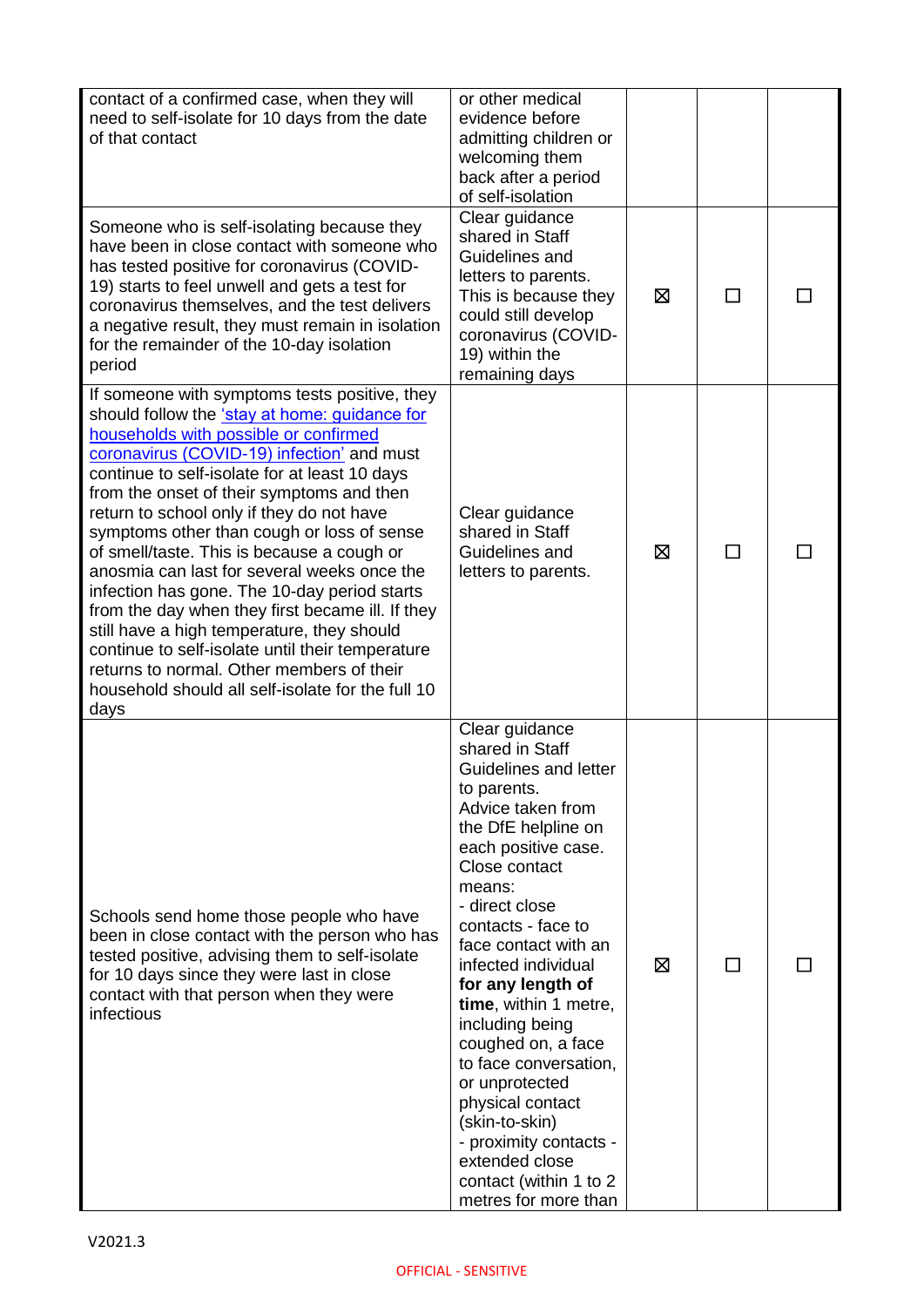|                                                                                                                                                                                                                                                                                       | 15 minutes) with an<br>infected individual<br>- travelling in a small<br>vehicle, like a car,<br>with an infected<br>person                                                                                                                                                                                                                                                                                                                                                                  |         |              |   |
|---------------------------------------------------------------------------------------------------------------------------------------------------------------------------------------------------------------------------------------------------------------------------------------|----------------------------------------------------------------------------------------------------------------------------------------------------------------------------------------------------------------------------------------------------------------------------------------------------------------------------------------------------------------------------------------------------------------------------------------------------------------------------------------------|---------|--------------|---|
| School must take swift action when they<br>become aware that someone who has<br>attended has tested positive for coronavirus<br>and must contact the dedicated advice service<br>introduced by Public Health England (PHE)<br>and delivered by the NHS Business Services<br>Authority | Each individual<br>positive case is<br>immediately<br>reported to the Trust<br>and discussed with<br>the DfE helpline and<br>advice followed.<br>This can be reached<br>by calling the DfE<br>Helpline on 0800<br>046 8687 and<br>selecting option 1 for<br>advice on the action<br>to take in response<br>to a positive case.<br>Schools will be put<br>through to a team of<br>advisers who will<br>inform them of what<br>action is needed<br>based on the latest<br>public health advice | ⊠       | $\mathsf{L}$ |   |
| Public Health England has good evidence that<br>routinely taking the temperature of pupils by<br>the school is not recommended as this is an<br>unreliable method for identifying coronavirus<br>(COVID-19) so this does not take place                                               | Staff aware.<br>We do have an<br>infrared<br>thermometer<br>available, which may<br>be used if children<br>appear unwell.                                                                                                                                                                                                                                                                                                                                                                    | ⊠       | ΙI           |   |
| <b>Inadequate Hand Washing/Personal Hygiene</b>                                                                                                                                                                                                                                       |                                                                                                                                                                                                                                                                                                                                                                                                                                                                                              |         |              |   |
| Staff/pupils/cleaners/contractors etc. will be<br>reminded to clean their hands regularly,<br>including when they arrive at school, when<br>they return from breaks, when they change<br>rooms and before and after eating                                                            | Clear guidance<br>shared in Staff<br>Guidelines and on<br>posters near the<br>main entrance.<br><b>Ensure that staff</b><br>have sufficient time<br>to wash their hands<br>regularly, as<br>frequently as pupils                                                                                                                                                                                                                                                                             | ⊠       |              |   |
| Consideration given to how often pupils and<br>staff will need to wash their hands and<br>incorporated time for this is in timetables or<br>lesson plans                                                                                                                              | Staff have<br>timetabled<br>handwashing at key<br>points during the<br>day.                                                                                                                                                                                                                                                                                                                                                                                                                  | ⊠       |              |   |
| Staff working with pupils who spit<br>uncontrollably may want more opportunities to<br>wash their hands than other staff                                                                                                                                                              |                                                                                                                                                                                                                                                                                                                                                                                                                                                                                              | $\perp$ | П            | ⊠ |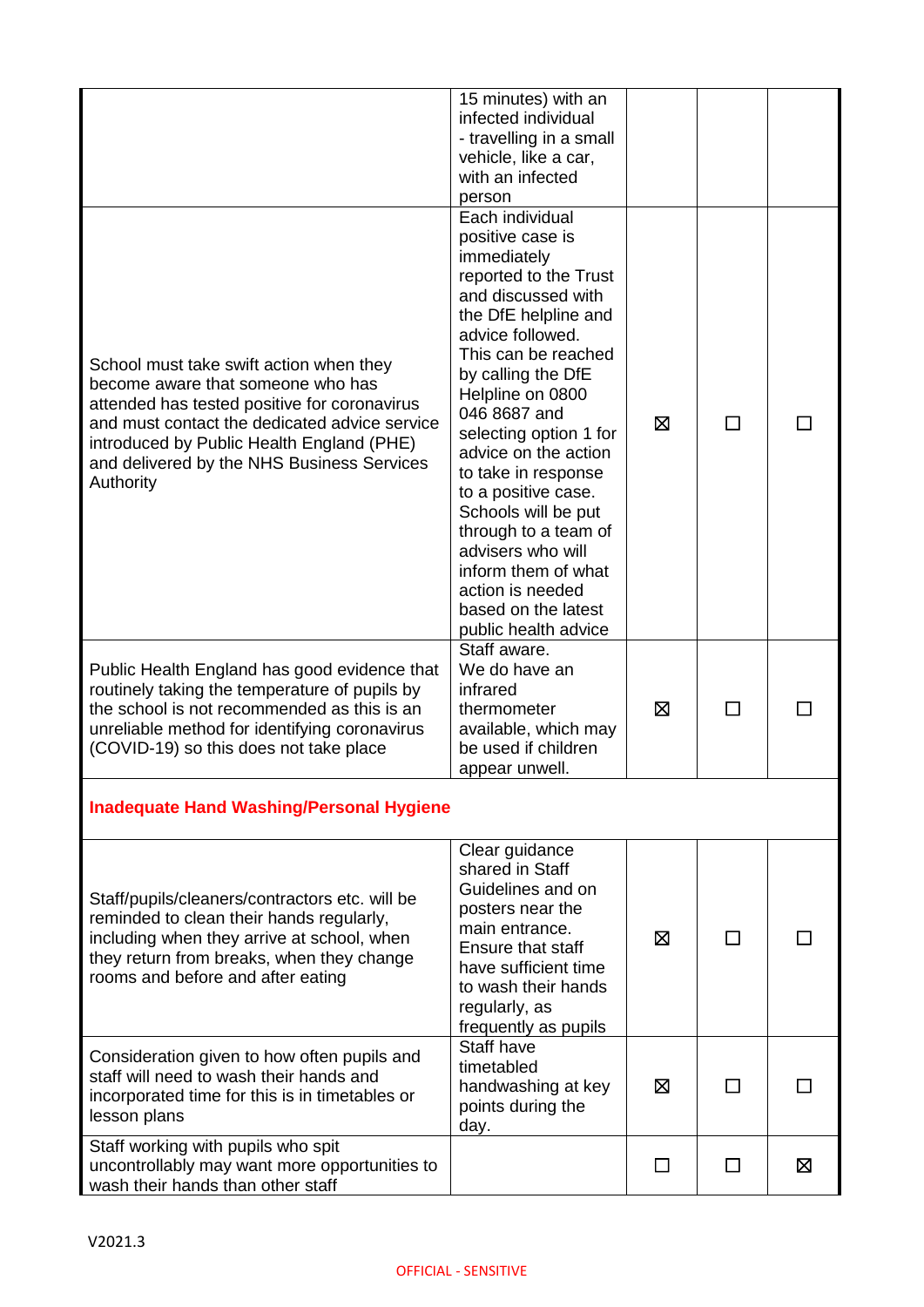| Pupils who use saliva as a sensory stimulant<br>or who struggle with 'catch it, bin it, kill it' may<br>also need more opportunities to wash their<br>hands and this has been considered                                                                                                                                  | Support in place as<br>required, especially<br>with Early Years                                                                                                                                                                                                                                                                                                            | ⊠       | П            | ΙI |
|---------------------------------------------------------------------------------------------------------------------------------------------------------------------------------------------------------------------------------------------------------------------------------------------------------------------------|----------------------------------------------------------------------------------------------------------------------------------------------------------------------------------------------------------------------------------------------------------------------------------------------------------------------------------------------------------------------------|---------|--------------|----|
| Help given to pupils with complex needs to<br>clean their hands properly                                                                                                                                                                                                                                                  | Support in place as<br>required                                                                                                                                                                                                                                                                                                                                            | 区       | $\Box$       | П  |
| Risk assessments for pupils with complex<br>needs that may struggle to maintain as good<br>respiratory hygiene as their peers, for example<br>those who spit uncontrollably or use saliva as<br>a sensory stimulant, have been updated in<br>order to support these pupils and the staff<br>working with them             |                                                                                                                                                                                                                                                                                                                                                                            | $\perp$ | П            | ⊠  |
| Hands are washed with liquid soap & water for<br>a minimum of 20 seconds                                                                                                                                                                                                                                                  | Clear guidance<br>shared in Staff<br>Guidelines and on<br>posters.                                                                                                                                                                                                                                                                                                         | ⊠       | $\mathbf{I}$ |    |
| The school has considered whether they have<br>enough hand washing or hand sanitiser<br>'stations' available so that all pupils and staff<br>can clean their hands regularly                                                                                                                                              | All classrooms have<br>their own sinks, plus<br>additional facilities<br>available in toilets.                                                                                                                                                                                                                                                                             | 冈       | $\mathbf{I}$ |    |
| Alcohol based hand cleansers/gels can only<br>be used if soap and water are not available,<br>but is not a substitute for hand washing. Such<br>gels MUST ONLY BE USED UNDER CLOSE<br>SUPERVISION. In normal circumstances<br>pupils should not be using alcohol based hand<br>cleansers because of the risk of ingestion | All classrooms have<br>their own sinks, plus<br>additional facilities<br>available in toilets.<br>Skin friendly<br>cleaning wipes can<br>be used as an<br>alternative<br>Before boarding and<br>when leaving the<br>bus, the TA will<br>supervise the use of<br>hand gel for each<br>child.                                                                                | ⊠       | П            |    |
| School has embedded hand washing routines<br>into school culture, supported by behaviour<br>expectations to help ensure younger pupils<br>and those with complex needs understand the<br>need to follow them                                                                                                              | As above, staff have<br>timetabled<br>handwashing at key<br>points during the<br>day.                                                                                                                                                                                                                                                                                      | ⊠       |              |    |
| The 'catch it, bin it, kill it' approach is very<br>important and is promoted                                                                                                                                                                                                                                             | Clear guidance<br>shared in Staff<br>Guidelines and<br>Home School<br>Agreement.<br>Gerras ignised easily Always said<br>Houses and Lee them to catch you<br>slough or treasur.<br>for weeks frouts or<br>Useam. Dispese of your those as soon as<br>positio<br>ings can transfer germs to mery<br>sarboa you touch. Clean your hands at<br>loon as you can.<br><b>NHS</b> | ⊠       | П            |    |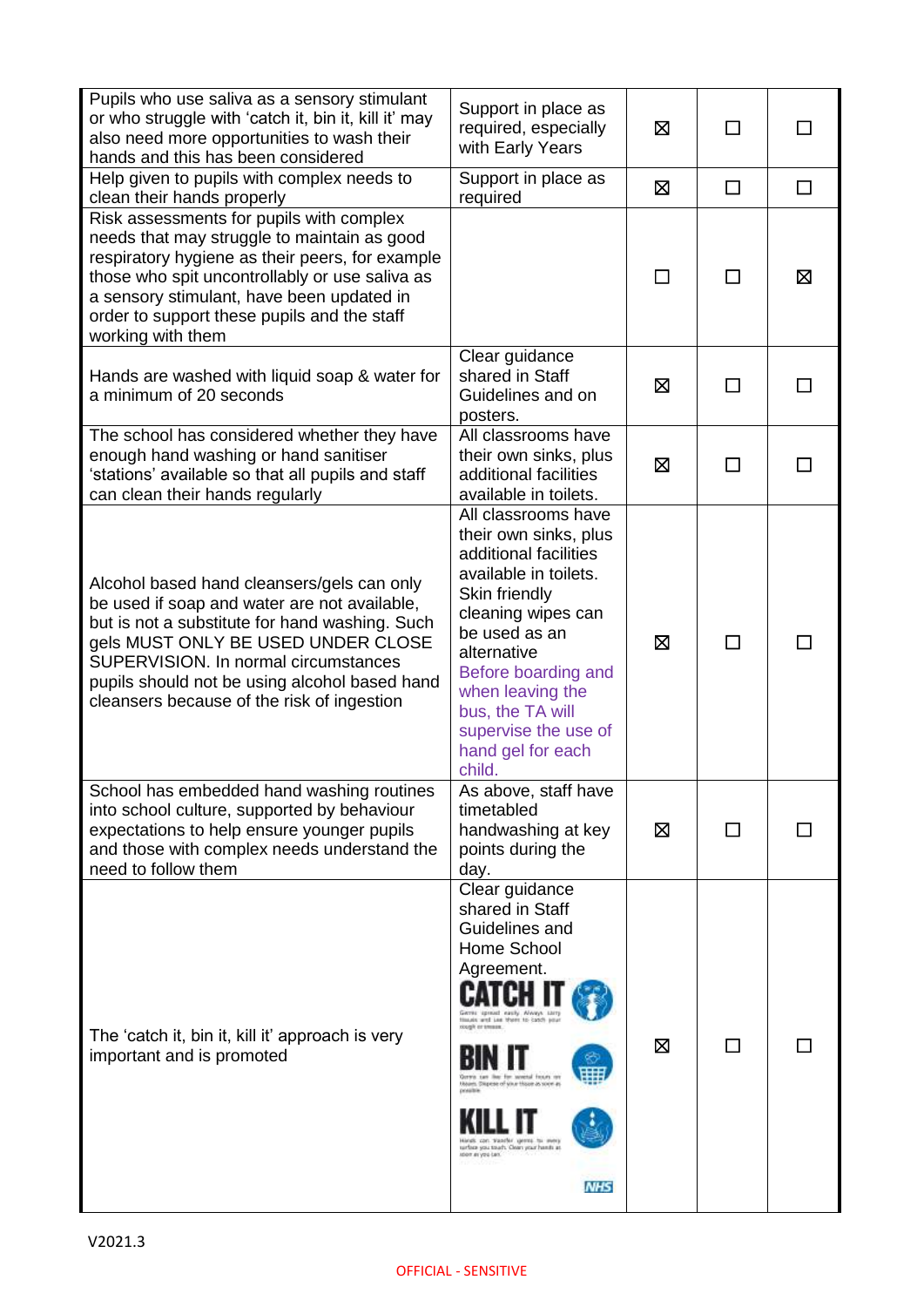| Disposable tissues are available in each room<br>for both staff and pupil use                                                                                                                                                              | Available in every<br>room                                                                                                                                                                                                                                                                                 | ⊠  | □            | $\Box$ |
|--------------------------------------------------------------------------------------------------------------------------------------------------------------------------------------------------------------------------------------------|------------------------------------------------------------------------------------------------------------------------------------------------------------------------------------------------------------------------------------------------------------------------------------------------------------|----|--------------|--------|
| Bins (ideally lidded pedal bins) for tissues are<br>available in each room                                                                                                                                                                 | Available in every<br>room and tied off at<br>lunchtime and<br>emptied daily                                                                                                                                                                                                                               | ⊠  | П            |        |
| School has embedded the 'catch it, bin it, kill it'<br>approach to ensure younger pupils and those<br>with complex needs get this right, and that all<br>pupils understand that this is now part of how<br>the school operates             | Staff ensure children<br>use this approach $-$<br>posters in place.<br>The e-bug website<br>contains free<br>resources for<br>schools, including<br>materials to<br>encourage good<br>hand and respiratory<br>hygiene                                                                                      | ⊠  |              |        |
| <b>Inadequate Personal Protection &amp; PPE</b>                                                                                                                                                                                            |                                                                                                                                                                                                                                                                                                            |    |              |        |
| Adults (staff and visitors) in Primary schools<br>DO wear face coverings in areas outside of<br>the classroom                                                                                                                              | Guidelines shared<br>with staff<br>Staff are wearing<br>face coverings in<br>offices and general<br>areas.                                                                                                                                                                                                 | ⊠  | П            |        |
| Children in Primary schools do not need to<br>wear a face covering                                                                                                                                                                         | Letters sent to<br>parents and<br>published on<br>website<br>Although children<br>under 11 are exempt<br>from wearing face<br>coverings on the<br>bus, they are<br>welcome to do so if<br>parents feel they can<br>manage and so<br>wish. Those over 11<br>must wear a face<br>covering on the bus.        | ⊠  |              |        |
| In Secondary schools face coverings should<br>be worn by adults and pupils when moving<br>around the premises, outside of classrooms,<br>such as in corridors and communal areas<br>where social distancing cannot easily be<br>maintained | Some individuals are<br>exempt from<br>wearing face<br>coverings This<br>applies to those<br>who:<br>- cannot put on,<br>wear or remove a<br>face covering<br>because of a<br>physical or mental<br>illness or impairment<br>or disability<br>- speak to or provide<br>assistance to<br>someone who relies | ΙI | $\mathsf{L}$ | ⊠      |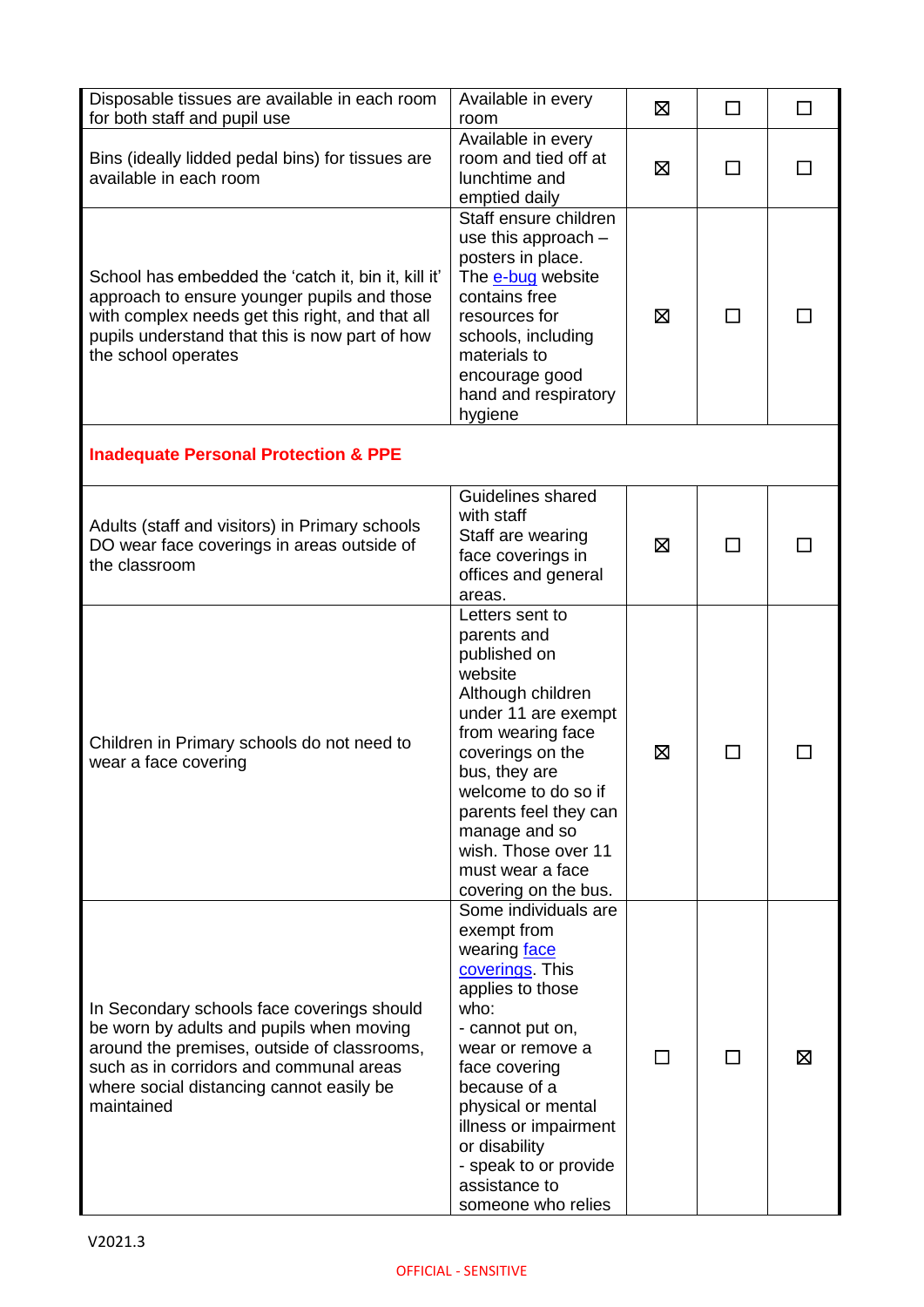|                                                                                                                                                                                                                                | on lip reading, clear<br>sound or facial<br>expression to<br>communicate<br>The same<br>exemptions will<br>apply in education<br>settings, and we<br>would expect<br>teachers and other<br>staff to be sensitive<br>to those needs.                                                             |         |              |   |
|--------------------------------------------------------------------------------------------------------------------------------------------------------------------------------------------------------------------------------|-------------------------------------------------------------------------------------------------------------------------------------------------------------------------------------------------------------------------------------------------------------------------------------------------|---------|--------------|---|
| In Secondary schools face coverings should<br>be worn in classrooms or during activities<br>where social distancing cannot be maintained<br>These measures will be in place until<br>Easter when it will be reviewed           | This does not apply<br>in situations where<br>wearing a face<br>covering would<br>impact on the ability<br>to take part in<br>exercise or<br>strenuous activity,<br>for example in PE<br>lessons                                                                                                |         | ΙI           | ⊠ |
| Transparent face coverings can also be worn,<br>but only to assist communication with<br>someone who relies on lip reading, clear<br>sound or facial expression to communicate                                                 |                                                                                                                                                                                                                                                                                                 | $\perp$ | П            | Σ |
| Face visors or shields are not routinely worn<br>as an alternative to face coverings                                                                                                                                           | Staff aware<br>Visors may protect<br>against droplet<br>spread in specific<br>circumstances but<br>are unlikely to be<br>effective in<br>preventing aerosol<br>transmission, and<br>therefore in a school<br>environment are<br>unlikely to offer<br>appropriate<br>protection to the<br>wearer | ⊠       | $\mathbf{I}$ |   |
| Face coverings do not need to be worn by<br>pupils when outdoors on the premises                                                                                                                                               | Letters sent to<br>parents and<br>published on<br>website                                                                                                                                                                                                                                       | ⊠       | П            |   |
| Those who rely on visual signals for<br>communication, or communicate with or<br>provide support to such individuals, are<br>currently exempt from any requirement to<br>wear face coverings in schools or in public<br>places | Parents who are<br>exempt inform staff                                                                                                                                                                                                                                                          | ⊠       | ΙI           |   |
| Pupils are instructed to:<br>• not touch the front of their face covering<br>during use or when removing it<br>· dispose of temporary face coverings in a<br>'black bag' waste bin (not recycling bin)                         | Discussed during<br>assemblies.                                                                                                                                                                                                                                                                 | ⊠       | П            |   |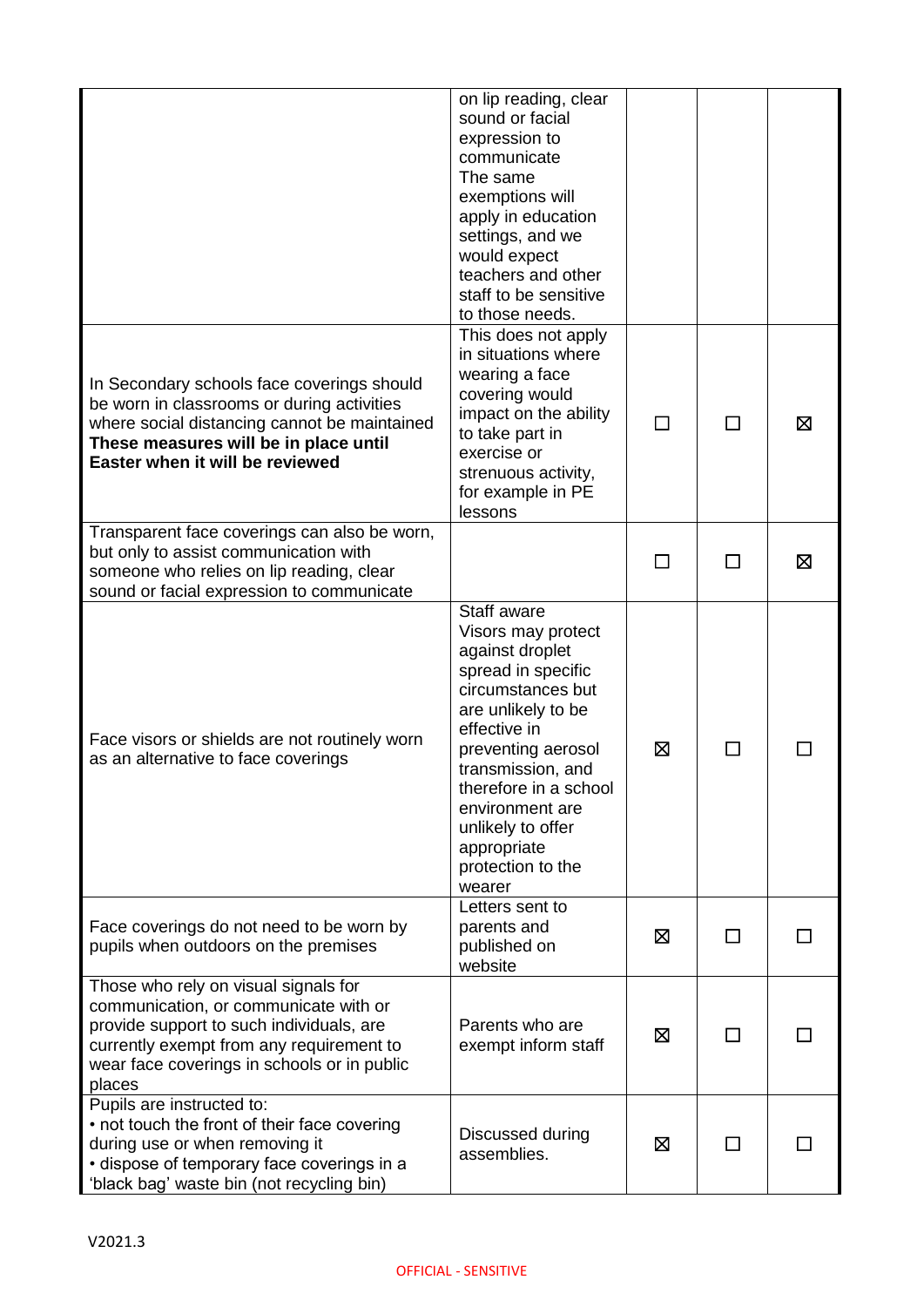| • place reusable face coverings in a plastic<br>bag they can take home with them<br>• wash their hands again before heading to<br>their classroom                                                                                                                                                                                                                                                                                                                                                                                                                                            |                                                                                                                                                                                                           |   |                |   |
|----------------------------------------------------------------------------------------------------------------------------------------------------------------------------------------------------------------------------------------------------------------------------------------------------------------------------------------------------------------------------------------------------------------------------------------------------------------------------------------------------------------------------------------------------------------------------------------------|-----------------------------------------------------------------------------------------------------------------------------------------------------------------------------------------------------------|---|----------------|---|
| Clear instructions are provided to staff and<br>pupils on how to put on, remove, store and<br>dispose of face coverings, to avoid<br>inadvertently increasing the risks of<br>transmission                                                                                                                                                                                                                                                                                                                                                                                                   | Discussed during<br>staff meetings and in<br>assemblies.                                                                                                                                                  | 区 |                |   |
| Safe wearing of face coverings requires<br>cleaning of hands before and after touching -<br>including to remove or put them on $-$ and the<br>safe storage of them in individual, sealable<br>plastic bags between use                                                                                                                                                                                                                                                                                                                                                                       | Discussed during<br>staff meetings and in<br>assemblies.                                                                                                                                                  | ⊠ | $\blacksquare$ |   |
| Where a face covering becomes damp, it<br>should not be worn and the face covering<br>should be replaced carefully                                                                                                                                                                                                                                                                                                                                                                                                                                                                           | Staff aware<br>Staff and pupils may<br>consider bringing a<br>spare face covering<br>to wear if their face<br>covering becomes<br>damp during the day<br>We have a small<br>supply of masks<br>available. | ⊠ |                |   |
| Where anybody is struggling to access a face<br>covering, or where they are unable to use their<br>face covering due to having forgotten it or it<br>having become soiled or unsafe, the school<br>has taken steps to have a small contingency<br>supply available to meet such needs                                                                                                                                                                                                                                                                                                        | We have a small<br>supply of masks<br>available.                                                                                                                                                          | ⊠ | $\mathbf{I}$   |   |
| School has a process for when face coverings<br>are worn within the school and how they<br>should be removed                                                                                                                                                                                                                                                                                                                                                                                                                                                                                 | Staff aware and N/A<br>for pupils.<br>This procedure<br>should be<br>communicated<br>clearly to pupils and<br>staff                                                                                       | ⊠ |                |   |
| Adjustments to be made for pupils with SEND<br>who may be distressed if required to remove a<br>face covering against their wishes                                                                                                                                                                                                                                                                                                                                                                                                                                                           |                                                                                                                                                                                                           | П | П              | ⊠ |
| PPE will need to be worn by a member of staff<br>if a pupil becomes unwell with symptoms of<br>coronavirus while in their setting and needs<br>direct personal care until they can return<br>home. A face mask should be worn by the<br>supervising adult if a distance of 2 metres<br>cannot be maintained. If contact with the pupil<br>is necessary, then gloves, an apron and a<br>face mask should be worn by the supervising<br>adult. If there is a risk of splashing to the eyes,<br>for example from coughing, spitting, or<br>vomiting, then eye protection should also be<br>worn | PPE available in the<br>main office.<br>safe working in<br>education, childcare<br>and children's social<br>care                                                                                          | 区 |                |   |
| PPE for coronavirus (COVID-19) is required<br>when performing aerosol generating<br>procedures (AGPs)                                                                                                                                                                                                                                                                                                                                                                                                                                                                                        |                                                                                                                                                                                                           |   |                | ⊠ |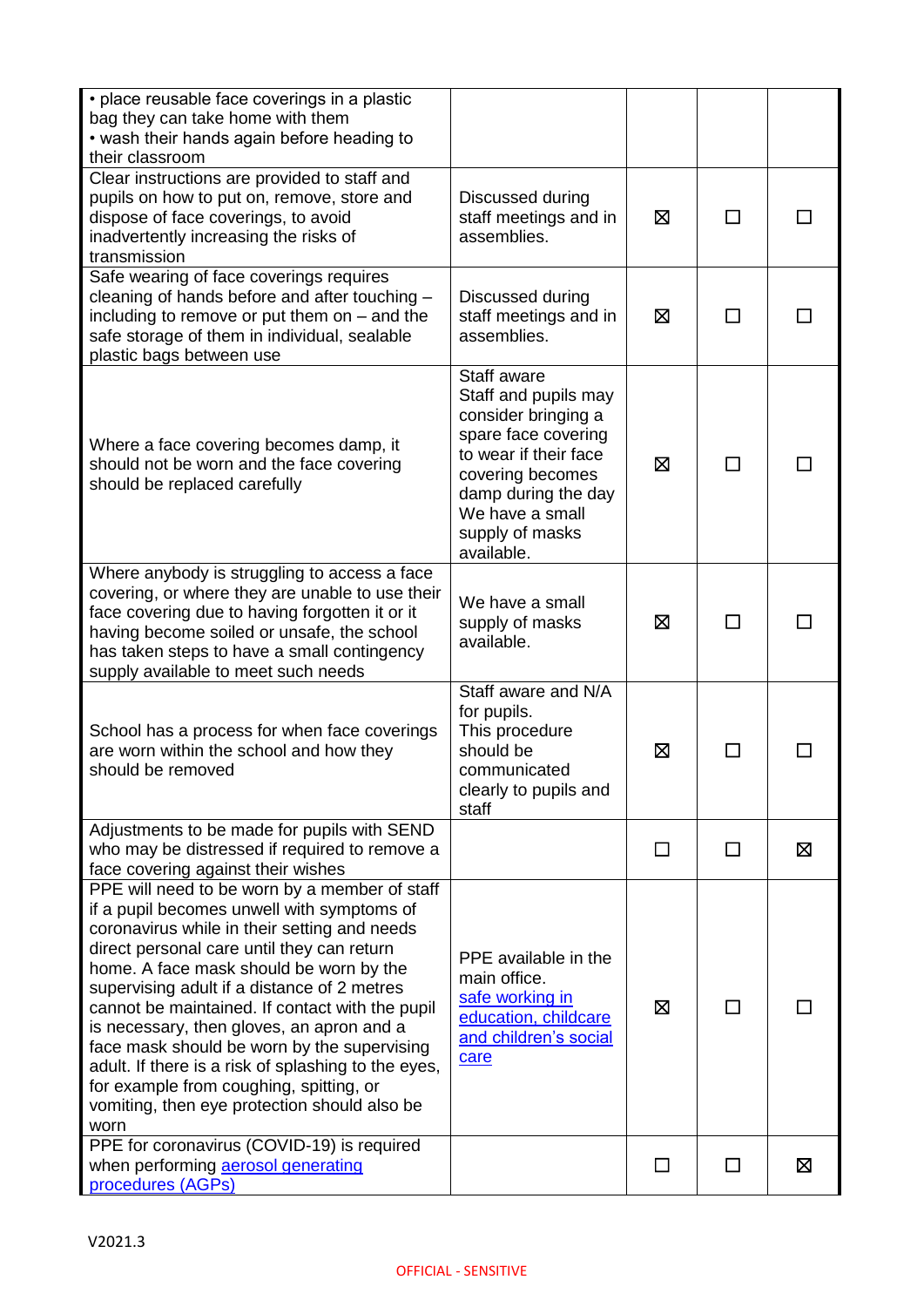| When working with children and young people<br>who cough, spit or vomit but do not have<br>coronavirus (COVID-19) symptoms, only any<br>PPE that would be routinely worn, is worn                                                         | Staff aware                                                                                                                                                                                                                                                                                | ⊠ | $\perp$ |    |
|-------------------------------------------------------------------------------------------------------------------------------------------------------------------------------------------------------------------------------------------|--------------------------------------------------------------------------------------------------------------------------------------------------------------------------------------------------------------------------------------------------------------------------------------------|---|---------|----|
| <b>Visitors, Contractors &amp; Spread of Coronavirus</b>                                                                                                                                                                                  |                                                                                                                                                                                                                                                                                            |   |         |    |
| All visitors and contractors must make pre-<br>arranged appointments or they will not be<br>allowed on site                                                                                                                               | All visits must be<br>pre-booked and<br>approved by the<br><b>EHT</b>                                                                                                                                                                                                                      | ⊠ | П       |    |
| School ensures site guidance on physical<br>distancing and hygiene is explained to visitors<br>and contractors on or before arrival                                                                                                       | In place                                                                                                                                                                                                                                                                                   | ⊠ | П       | ΙI |
| Where visits can happen outside of school<br>hours, they are arranged as such                                                                                                                                                             | In place                                                                                                                                                                                                                                                                                   | ⊠ | П       | П  |
| Contractors to attend by agreement only after<br>school have satisfied themselves that it is<br>necessary for the visit to take place at that<br>time and that all required controls are in place<br>to allow the work to continue safely | All visits must be<br>pre-booked and<br>approved by the<br><b>EHT</b>                                                                                                                                                                                                                      | ⊠ | ΙI      |    |
| Contractors to provide updated risk<br>assessment prior to visit which includes their<br>own controls round infection spread<br>prevention                                                                                                | All contractors<br>already expected to<br>provide RAs<br>Times of visits may<br>need to be adapted<br>to take in to account<br>the ability to<br>maintain appropriate<br>social distancing<br>measures and<br>availability of<br>resources to<br>effectively clean<br>following the visits | ⊠ |         |    |
| As normal, school engages with their local<br>immunisation providers to provide<br>immunisation programmes on site, ensuring<br>these are delivered in keeping with the<br>school's control measures                                      | In place<br>These programmes<br>are essential for<br>children's health and<br>wellbeing                                                                                                                                                                                                    | ⊠ | $\Box$  |    |
| A record is kept of all visitors with sufficient<br>detail to support rapid contact tracing if<br>required by NHS Test and Trace.                                                                                                         | Already in place                                                                                                                                                                                                                                                                           | ⊠ | $\perp$ |    |
| <b>Inadequate Ventilation</b>                                                                                                                                                                                                             |                                                                                                                                                                                                                                                                                            |   |         |    |
| Occupied spaces must always be well<br>ventilated and a comfortable teaching<br>environment maintained                                                                                                                                    | Windows will be kept<br>open and doors if<br>safe to do so - Clear<br>guidance shared in<br><b>Staff Guidelines.</b><br>This can be<br>achieved by a<br>variety of measures<br>including:                                                                                                  | ⊠ |         |    |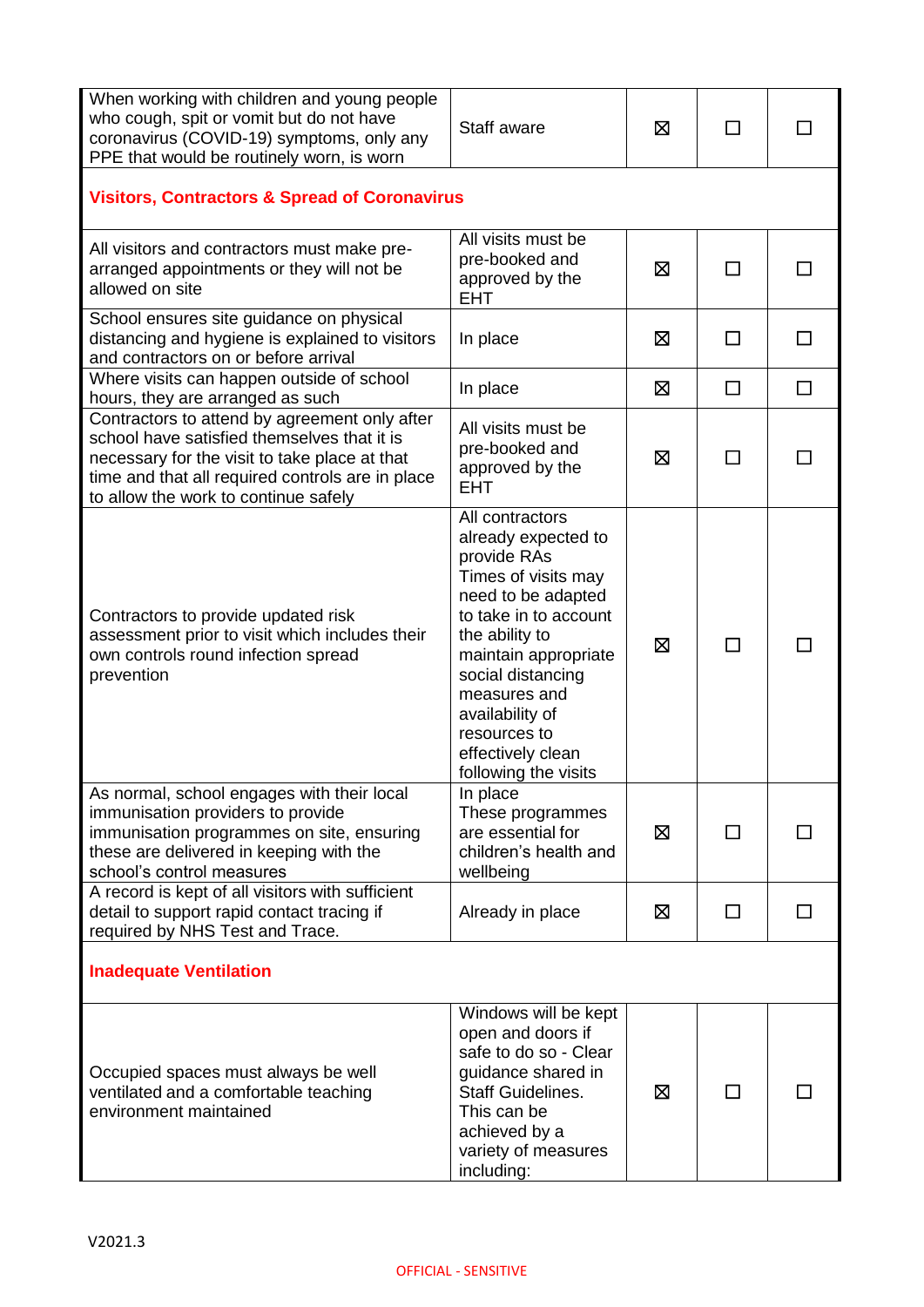|                                                                                                                                                                         | mechanical<br>ventilation systems<br>- these should be<br>adjusted to increase<br>the ventilation rate<br>wherever possible,<br>and checked to<br>confirm that normal<br>operation meets<br>current guidance (if<br>possible, systems<br>should be adjusted                           |              |              |   |
|-------------------------------------------------------------------------------------------------------------------------------------------------------------------------|---------------------------------------------------------------------------------------------------------------------------------------------------------------------------------------------------------------------------------------------------------------------------------------|--------------|--------------|---|
|                                                                                                                                                                         | to full fresh air or, if<br>not, then systems<br>should be operated<br>as normal as long as<br>they are within a<br>single room and<br>supplemented by an<br>outdoor air supply)                                                                                                      |              |              |   |
| Ventilate spaces with outdoor air                                                                                                                                       | Windows will be kept<br>open and doors if<br>safe to do so - Clear<br>guidance shared in<br><b>Staff Guidelines.</b><br><b>Natural ventilation</b><br>- if necessary<br>external opening<br>doors may also be<br>used provided this<br>doesn't compromise<br>safeguarding<br>measures | ⊠            | $\mathsf{L}$ |   |
| Where possible, occupied room windows<br>should be open                                                                                                                 | Windows will be kept<br>open if safe to do so<br>- Clear guidance<br>shared in Staff<br>Guidelines.                                                                                                                                                                                   | ⊠            |              |   |
| Switch air handling units with recirculation to<br>100% outdoor air where this is not possible,<br>systems are operated as normal                                       | Further advice on<br>this can be found in<br><b>Health and Safety</b><br>Executive guidance<br>on air conditioning<br>and ventilation<br>during the<br>coronavirus<br>outbreak and CIBSE<br>coronavirus (COVID-<br>19) advice.                                                        | $\mathsf{L}$ | П            | ⊠ |
| Prop doors open, where safe to do so (bearing<br>in mind fire safety and safeguarding), to limit<br>use of door handles and assist with creating a<br>throughput of air | Doors are propped<br>open where possible<br>to minimise touching<br>them.<br>Fire doors must not<br>be propped open<br>unless they have a                                                                                                                                             | ⊠            | $\mathsf{L}$ |   |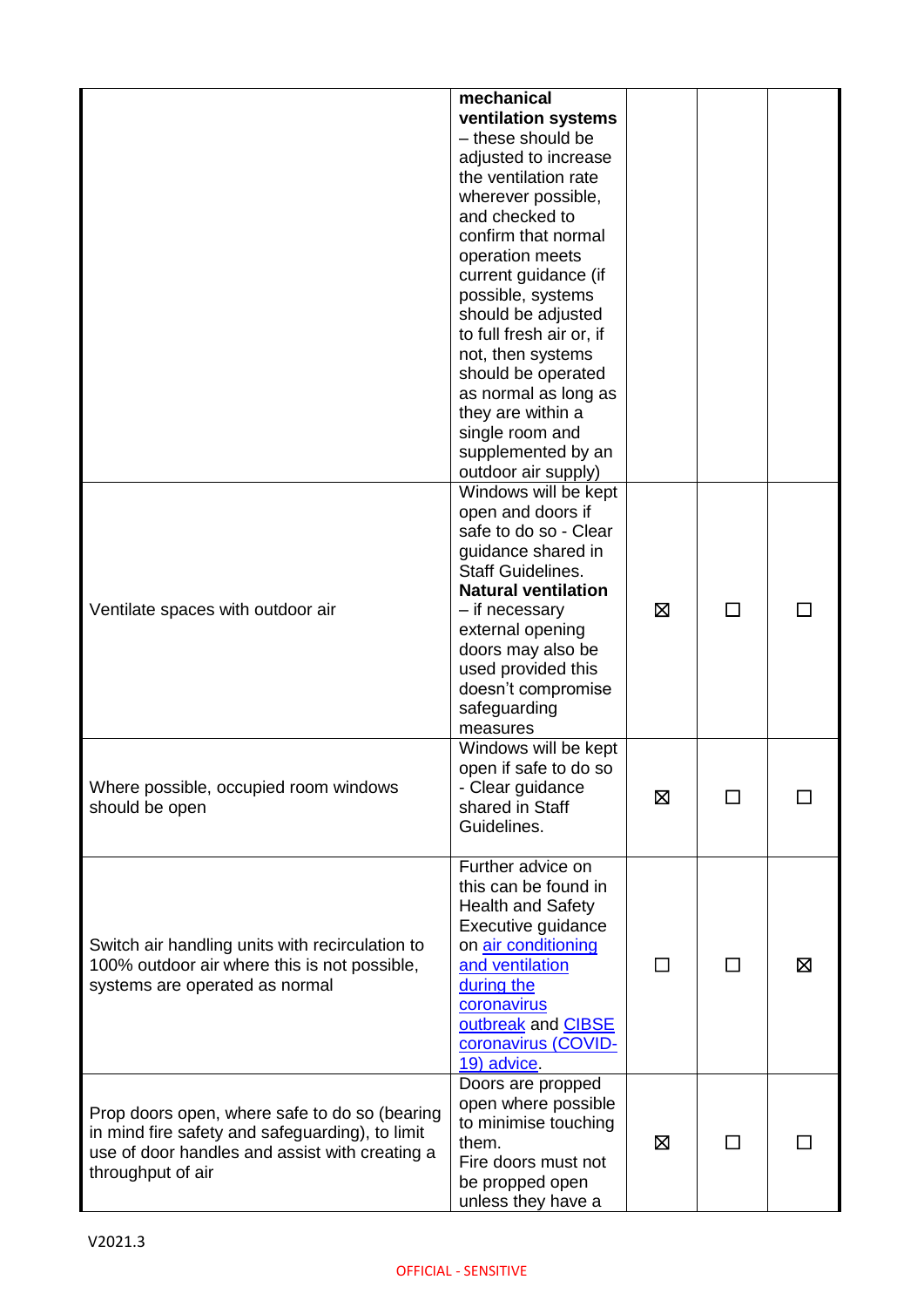|                                                                                                                                                       | self-closing hold<br>open device fitted                                                                                                                                                                                                                                                                                                                   |   |               |   |
|-------------------------------------------------------------------------------------------------------------------------------------------------------|-----------------------------------------------------------------------------------------------------------------------------------------------------------------------------------------------------------------------------------------------------------------------------------------------------------------------------------------------------------|---|---------------|---|
| In cold weather where the school heating<br>system is activated, windows are open to<br>provide trickle ventilation rather than being<br>fully open   | Where possible<br>windows are partially<br>open if the heating is<br>on. Discussed at<br>staff briefing.<br>natural ventilation<br>- opening windows<br>(in cooler weather<br>windows should be<br>opened just enough<br>to provide constant<br>background<br>ventilation, and<br>opened more fully<br>during breaks to<br>purge the air in the<br>space) | ⊠ | $\mathcal{L}$ |   |
| Consideration given to opening high level<br>windows in preference to low level to reduce<br>draughts                                                 | Where possible high<br>windows are used.<br>Discussed at staff<br>briefing.                                                                                                                                                                                                                                                                               | ⊠ | П             |   |
| Consideration given to only opening every<br>other window instead of all windows when the<br>heating is activated                                     | Where possible<br>alternate windows<br>are used, when the<br>heating is on.<br>Discussed at staff<br>briefing.                                                                                                                                                                                                                                            | ⊠ |               |   |
| The school offers flexibility to allow additional,<br>suitable indoor clothing                                                                        | Children are asked<br>to wear their school<br>uniform but parents<br>are asked to ensure<br>children wear<br>additional base<br>layers - Letter sent.<br>For more information<br>see School uniform                                                                                                                                                       | ⊠ |               |   |
| Furniture rearranged where possible to avoid<br>direct drafts                                                                                         | Staff have been<br>asked to consider<br>this.                                                                                                                                                                                                                                                                                                             | ⊠ | ΙI            |   |
| Heating should be used as necessary to<br>ensure comfort levels are maintained<br>particularly in occupied spaces                                     | Already in place                                                                                                                                                                                                                                                                                                                                          | ⊠ | П             |   |
| When heating is activated and windows are on<br>trickle vent, consideration is given to<br>employing desk fans to move any stagnant<br>pockets of air | Staff were asked to<br>consider this but<br>didn't feel that desk<br>fans were<br>necessary.<br>Desk fans are<br>pointed away from<br>people and pointed<br>at walls etc.                                                                                                                                                                                 |   |               | ⊠ |
| If school needs to use additional heaters they<br>only use sealed, oil filled electric heaters                                                        | We avoid using<br>additional heaters in<br>classrooms,<br>although we do have                                                                                                                                                                                                                                                                             | ⊠ |               |   |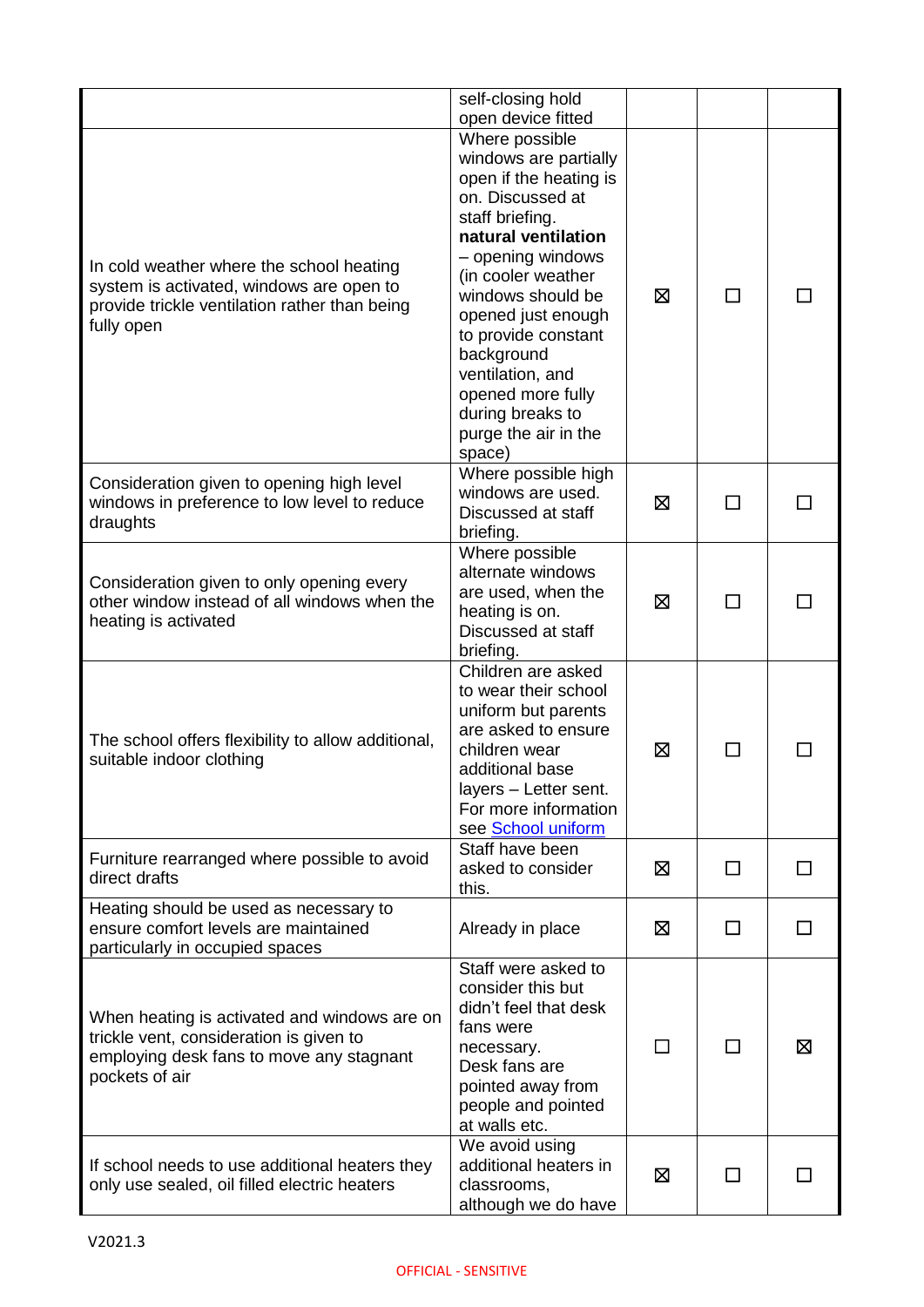| <b>Arrangements for Boarding Schools During Pandemic</b>                                                                                                                                                                                                                                                                                                 | some oil filled<br>electric heaters as<br>the heating has<br>been broken.<br>Electric fan heaters<br>used sparingly due<br>to increased fire and<br>electrical risk                                                                                                                                                                                                                                            |    |                |   |
|----------------------------------------------------------------------------------------------------------------------------------------------------------------------------------------------------------------------------------------------------------------------------------------------------------------------------------------------------------|----------------------------------------------------------------------------------------------------------------------------------------------------------------------------------------------------------------------------------------------------------------------------------------------------------------------------------------------------------------------------------------------------------------|----|----------------|---|
|                                                                                                                                                                                                                                                                                                                                                          |                                                                                                                                                                                                                                                                                                                                                                                                                |    |                |   |
| Where pupils travel from abroad to attend<br>boarding schools, the school needs to plan for<br>their collection and transfer from their point of<br>arrival                                                                                                                                                                                              | Schools need to have<br>plans in place for the<br>collection and<br>transfer of these<br>pupils to school,<br>which need to be<br>explained to pupils<br>and their parents<br>before they travel.<br>Advice to help<br>schools, pupils and<br>parents is provided in<br>residential settings<br>with international<br>students guidance<br>and in how to self-<br>isolate when traveling<br>to the UK guidance |    | $\Box$         | Χ |
| Where they have travelled from, or have<br>stopped at, a country or territory that is not on<br>the travel corridors list, pupils will be required<br>to self-isolate for 10 days from the day they<br>leave a non-exempt country or territory to<br>travel to the UK                                                                                    | Where suitable,<br>pupils can self-<br>isolate at their<br>boarding school                                                                                                                                                                                                                                                                                                                                     | ΙI | ΙI             | ⊠ |
| Boarding pupils can be in one group<br>residentially and another during the school day                                                                                                                                                                                                                                                                   |                                                                                                                                                                                                                                                                                                                                                                                                                |    | П              | 区 |
| It is accepted that boarding pupils will mix                                                                                                                                                                                                                                                                                                             |                                                                                                                                                                                                                                                                                                                                                                                                                | □  | □              | ⊠ |
| during sociable time<br>If a child in a boarding school shows<br>symptoms, they should initially self-isolate in<br>their residential setting household. Most<br>children will benefit from self-isolating in their<br>boarding house so that their usual support can<br>continue. Others will benefit more from self-<br>isolating in their family home | Guidance on<br>isolation for<br>residential<br>educational settings.                                                                                                                                                                                                                                                                                                                                           |    | $\blacksquare$ | ⊠ |
| Boarding pupils should not use public<br>transport if they are symptomatic                                                                                                                                                                                                                                                                               | If arranging their<br>return to their family<br>home to isolate,<br>schools should<br>follow advice on<br>transport<br>arrangements in the<br>safe working in<br>education childcare<br>and childrens social<br>care settings                                                                                                                                                                                  |    | П              | ⊠ |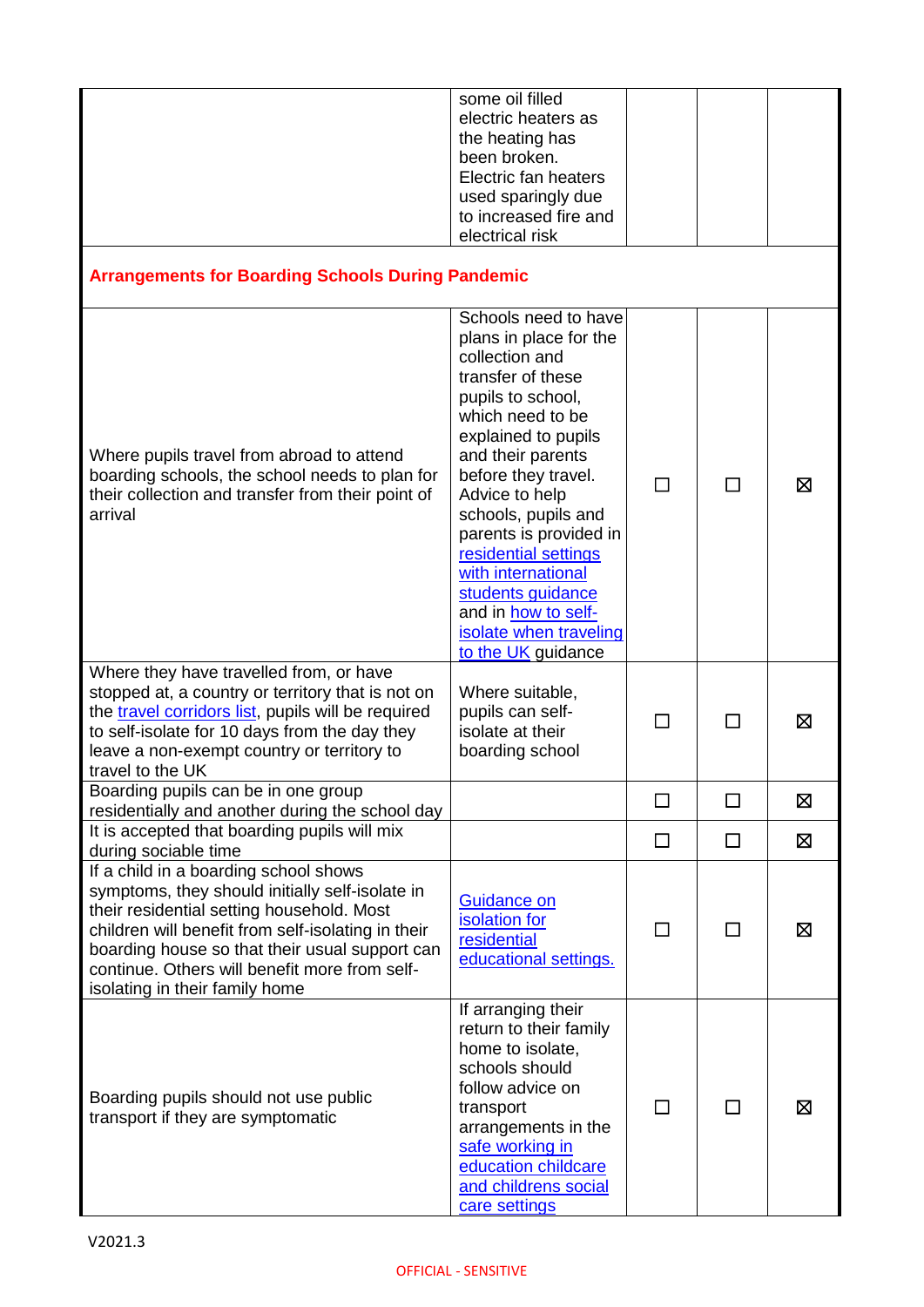|                                                                                                                                                                                                            | guidance                                                                                                                                                                                                                          |             |                                    |          |                 |                 |
|------------------------------------------------------------------------------------------------------------------------------------------------------------------------------------------------------------|-----------------------------------------------------------------------------------------------------------------------------------------------------------------------------------------------------------------------------------|-------------|------------------------------------|----------|-----------------|-----------------|
| In the case of any localised outbreaks, we<br>expect them to keep the residential provision<br>open if at all possible                                                                                     | Decisions will be<br>made on a case-by-<br>case basis.<br>They will need to<br>remain open to<br>those who:<br>-have particular<br>needs that cannot<br>be accommodated<br>safely at home<br>-do not have suitable<br>alternative |             | $\perp$                            |          | П               | ⊠               |
| School maintain safe staff ratios, particularly<br>for those pupils or students whose needs<br>mean that they are safer remaining in the<br>setting than returning home                                    | accommodation<br>Settings should<br>prioritise staffing<br>towards the most<br>vulnerable pupils<br>and students                                                                                                                  |             |                                    |          | ΙI              | ⊠               |
| Have you consulted with the people/representatives undertaking the<br>activity as part of the preparation of this risk assessment                                                                          |                                                                                                                                                                                                                                   |             | Yes $\boxtimes$                    |          |                 | No <sub>1</sub> |
| What is the level of risk for this activity/situation with existing control<br>measures                                                                                                                    |                                                                                                                                                                                                                                   |             | <b>High</b><br>$\boxtimes$         |          | <b>Med</b>      | Low             |
| Is the risk adequately controlled with existing control measures                                                                                                                                           |                                                                                                                                                                                                                                   |             | Yes $\square$                      |          |                 | No <sub>N</sub> |
| Have you identified any further control measures needed to control<br>the risk and recorded them in the action plan                                                                                        |                                                                                                                                                                                                                                   |             | Yes $\boxtimes$<br>No <sub>1</sub> |          |                 |                 |
|                                                                                                                                                                                                            |                                                                                                                                                                                                                                   |             |                                    |          |                 |                 |
| <b>ACTION PLAN</b> (insert additional rows if required)                                                                                                                                                    |                                                                                                                                                                                                                                   |             | To be actioned by                  |          |                 |                 |
| Further control measures to reduce risks so far as is<br>reasonably practicable                                                                                                                            |                                                                                                                                                                                                                                   | <b>Name</b> |                                    |          | <b>Date</b>     |                 |
| Whilst our usual Fire Evacuation procedures apply,<br>staff know to stay in their bubbles and socially<br>distance between bubbles as in the Staff<br>Guidelines.                                          |                                                                                                                                                                                                                                   |             |                                    | In place |                 |                 |
| Staff will administer First Aid within bubbles.                                                                                                                                                            |                                                                                                                                                                                                                                   |             |                                    | In place |                 |                 |
| Use 'spots' and signage to support social<br>distancing in outdoor areas inc the pavement<br>outside the school as authorised by the Parish<br>Council.                                                    |                                                                                                                                                                                                                                   |             |                                    | In place |                 |                 |
| Ensure antibac wipes are available in the                                                                                                                                                                  |                                                                                                                                                                                                                                   |             |                                    | In place |                 |                 |
| staffroom, by the photocopier and toilets.<br>Ensure Milton sterilising fluid is available for<br>equipment that children put in their mouths,<br>including water bottles and resources in Early<br>Years. |                                                                                                                                                                                                                                   |             |                                    | In place |                 |                 |
| Admin staff to use own kettle in own office if<br>possible.                                                                                                                                                |                                                                                                                                                                                                                                   |             |                                    | In place |                 |                 |
| State overall risk level assigned to the task AFTER implementation of<br>control and action plan measures taken as a result of this risk<br>assessment                                                     |                                                                                                                                                                                                                                   |             | <b>High</b><br>ш                   |          | <b>Med</b><br>⊠ | Low             |
| Is such a risk level deemed to be as low as reasonably practical?                                                                                                                                          |                                                                                                                                                                                                                                   |             | Yes $\boxtimes$                    |          |                 | No <sub>1</sub> |